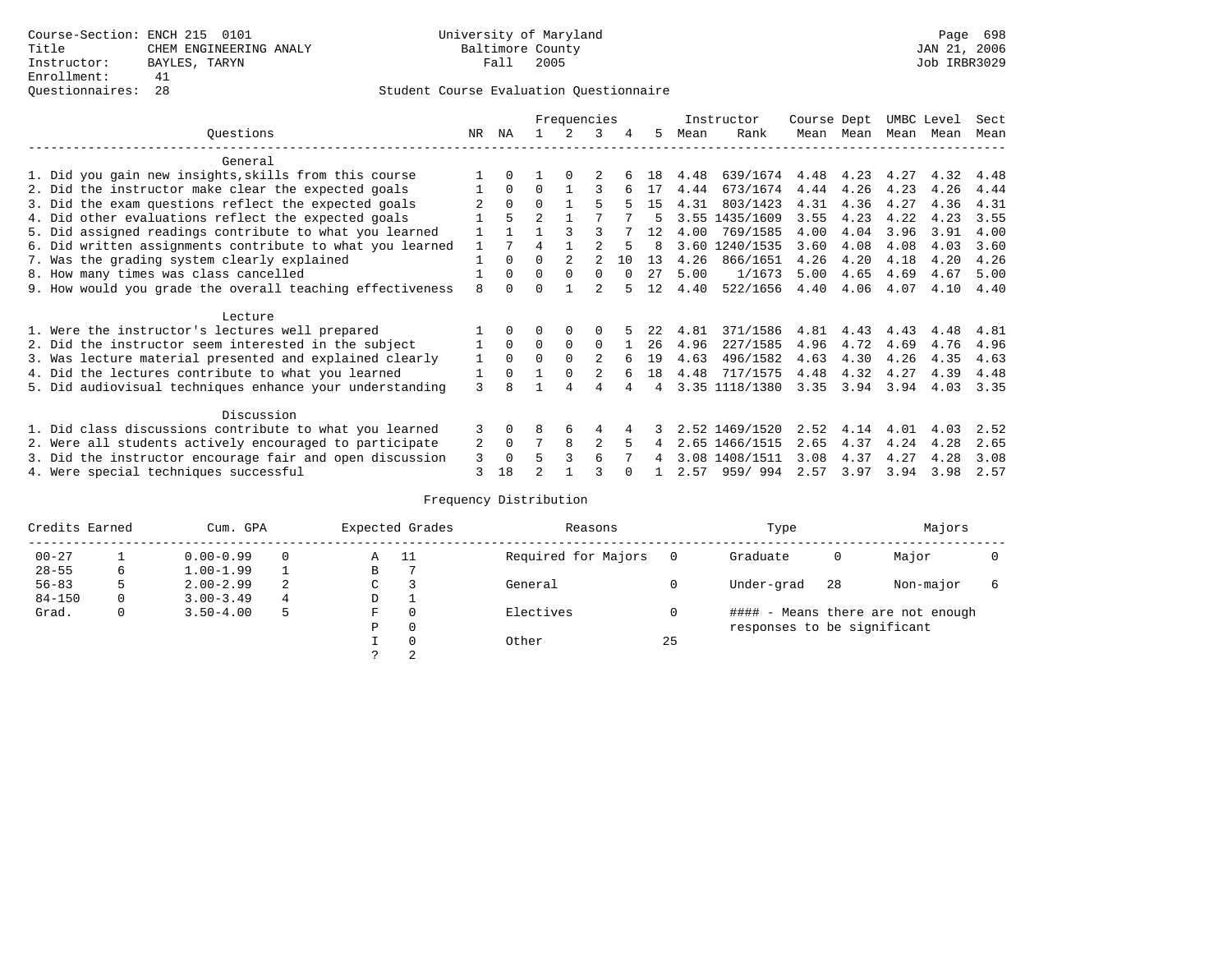|                                                           |             | Frequencies<br>ΝA<br>3<br>5.<br>4 |          |          |          |          |              | Instructor | Course Dept    |      |           | UMBC Level | Sect |      |
|-----------------------------------------------------------|-------------|-----------------------------------|----------|----------|----------|----------|--------------|------------|----------------|------|-----------|------------|------|------|
| Questions                                                 | NR          |                                   |          |          |          |          |              | Mean       | Rank           |      | Mean Mean | Mean       | Mean | Mean |
| General                                                   |             |                                   |          |          |          |          |              |            |                |      |           |            |      |      |
| 1. Did you gain new insights, skills from this course     | $\Omega$    | 0                                 | 0        | $\Omega$ |          |          | 3            | 5.00       | 1/1674         | 5.00 | 4.23      | 4.27       | 4.32 | 5.00 |
| 2. Did the instructor make clear the expected goals       | $\Omega$    | $\Omega$                          | $\Omega$ | $\Omega$ | $\cap$   |          | 2            | 4.67       | 379/1674       | 4.67 | 4.26      | 4.23       | 4.26 | 4.67 |
| 3. Did the exam questions reflect the expected goals      |             | $\Omega$                          | 0        | $\Omega$ | $\Omega$ |          |              | 4.33       | 771/1423       | 4.33 | 4.36      | 4.27       | 4.36 | 4.33 |
| 4. Did other evaluations reflect the expected goals       | $\Omega$    |                                   |          |          |          |          |              | 4.67       | 312/1609       | 4.67 | 4.23      | 4.22       | 4.23 | 4.67 |
| 5. Did assigned readings contribute to what you learned   | $\Omega$    |                                   |          |          |          |          |              | 4.67       | 224/1585       | 4.67 | 4.04      | 3.96       | 3.91 | 4.67 |
| 6. Did written assignments contribute to what you learned | $\mathbf 0$ |                                   | $\Omega$ |          |          |          |              | 4.50       | 373/1535       | 4.50 | 4.08      | 4.08       | 4.03 | 4.50 |
| 7. Was the grading system clearly explained               | $\mathbf 0$ | $\Omega$                          | 0        |          |          |          |              | 4.00       | 1097/1651      | 4.00 | 4.20      | 4.18       | 4.20 | 4.00 |
| 8. How many times was class cancelled                     | $\mathbf 0$ | $\Omega$                          | $\Omega$ | $\Omega$ | $\Omega$ | $\Omega$ | 3            | 5.00       | 1/1673         | 5.00 | 4.65      | 4.69       | 4.67 | 5.00 |
| 9. How would you grade the overall teaching effectiveness | 2           |                                   |          |          |          |          |              | 5.00       | 1/1656         | 5.00 | 4.06      | 4.07       | 4.10 | 5.00 |
| Lecture                                                   |             |                                   |          |          |          |          |              |            |                |      |           |            |      |      |
| 1. Were the instructor's lectures well prepared           | $\Omega$    | $\Omega$                          | 0        | $\Omega$ | $\Omega$ | $\Omega$ | 3            | 5.00       | 1/1586         | 5.00 | 4.43      | 4.43       | 4.48 | 5.00 |
| 2. Did the instructor seem interested in the subject      | $\Omega$    | $\Omega$                          | $\Omega$ | $\Omega$ | $\Omega$ | $\Omega$ | 3            | 5.00       | 1/1585         | 5.00 | 4.72      | 4.69       | 4.76 | 5.00 |
| 3. Was lecture material presented and explained clearly   | $\mathbf 0$ |                                   |          | $\Omega$ | $\Omega$ |          |              | 4.67       | 438/1582       | 4.83 | 4.30      | 4.26       | 4.35 | 4.83 |
| 4. Did the lectures contribute to what you learned        | $\Omega$    |                                   |          |          |          |          | 3            | 5.00       | 1/1575         | 5.00 | 4.32      | 4.27       | 4.39 | 5.00 |
| Discussion                                                |             |                                   |          |          |          |          |              |            |                |      |           |            |      |      |
| 1. Did class discussions contribute to what you learned   |             | $\Omega$                          |          | $\Omega$ | $\Omega$ |          |              | 1 ດດ       | 1515/1520      | 1.00 | 4.14      | 4.01       | 4.03 | 1.00 |
| 2. Were all students actively encouraged to participate   |             | $\Omega$                          |          |          | $\Omega$ | $\Omega$ |              |            | 1.50 1510/1515 | 1.50 | 4.37      | 4.24       | 4.28 | 1.50 |
| 3. Did the instructor encourage fair and open discussion  |             |                                   |          |          |          |          | <sup>n</sup> |            | 2.00 1495/1511 | 2.00 | 4.37      | 4.27       | 4.28 | 2.00 |

| Credits Earned |                          | Cum. GPA      |   | Expected Grades |          | Reasons             |          | Type                        |   | Majors                            |  |
|----------------|--------------------------|---------------|---|-----------------|----------|---------------------|----------|-----------------------------|---|-----------------------------------|--|
| $00 - 27$      |                          | $0.00 - 0.99$ |   | Α               | 2        | Required for Majors | $\Omega$ | Graduate                    | 0 | Major                             |  |
| $28 - 55$      |                          | $1.00 - 1.99$ |   | В               |          |                     |          |                             |   |                                   |  |
| $56 - 83$      | $\overline{\phantom{a}}$ | $2.00 - 2.99$ |   | C               | 0        | General             |          | Under-grad                  |   | Non-major                         |  |
| $84 - 150$     | 0                        | $3.00 - 3.49$ |   | D               | 0        |                     |          |                             |   |                                   |  |
| Grad.          | 0                        | $3.50 - 4.00$ | 2 | F               | $\Omega$ | Electives           |          |                             |   | #### - Means there are not enough |  |
|                |                          |               |   | Ρ               | 0        |                     |          | responses to be significant |   |                                   |  |
|                |                          |               |   |                 | $\Omega$ | Other               |          |                             |   |                                   |  |
|                |                          |               |   |                 |          |                     |          |                             |   |                                   |  |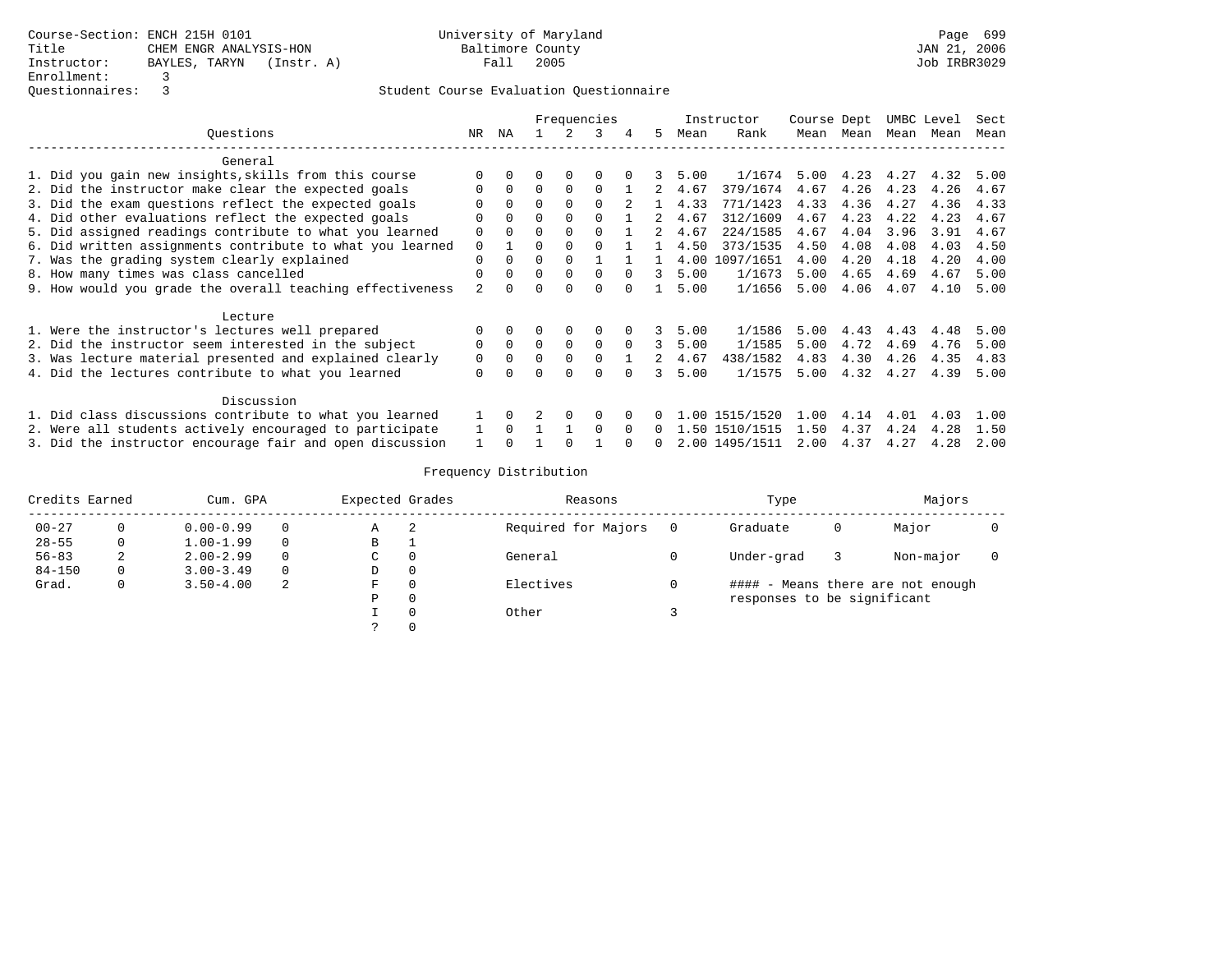|                                                           |                | Frequencies<br>ΝA<br>3<br>5.<br>4 |          |             |          |          |              |      | Instructor     | Course Dept |           |      | UMBC Level | Sect |
|-----------------------------------------------------------|----------------|-----------------------------------|----------|-------------|----------|----------|--------------|------|----------------|-------------|-----------|------|------------|------|
| Ouestions                                                 | NR             |                                   |          |             |          |          |              | Mean | Rank           |             | Mean Mean | Mean | Mean       | Mean |
| General                                                   |                |                                   |          |             |          |          |              |      |                |             |           |      |            |      |
| 1. Did you gain new insights, skills from this course     |                |                                   |          | O           |          |          | 3            | 5.00 | 1/1674         | 5.00        | 4.23      | 4.27 | 4.32       | 5.00 |
| 2. Did the instructor make clear the expected goals       | $\Omega$       | $\Omega$                          | $\Omega$ | $\Omega$    | $\Omega$ |          | 2            | 4.67 | 379/1674       | 4.67        | 4.26      | 4.23 | 4.26       | 4.67 |
| 3. Did the exam questions reflect the expected goals      |                | $\Omega$                          | 0        | $\Omega$    | $\Omega$ |          |              | 4.33 | 771/1423       | 4.33        | 4.36      | 4.27 | 4.36       | 4.33 |
| 4. Did other evaluations reflect the expected goals       | $\Omega$       | $\Omega$                          | $\Omega$ | $\Omega$    |          |          |              | 4.67 | 312/1609       | 4.67        | 4.23      | 4.22 | 4.23       | 4.67 |
| 5. Did assigned readings contribute to what you learned   | $\Omega$       |                                   |          |             |          |          |              | 4.67 | 224/1585       | 4.67        | 4.04      | 3.96 | 3.91       | 4.67 |
| 6. Did written assignments contribute to what you learned | $\Omega$       |                                   | 0        |             |          |          |              | 4.50 | 373/1535       | 4.50        | 4.08      | 4.08 | 4.03       | 4.50 |
| 7. Was the grading system clearly explained               | $\mathbf 0$    | $\Omega$                          | 0        | $\Omega$    |          |          |              | 4.00 | 1097/1651      | 4.00        | 4.20      | 4.18 | 4.20       | 4.00 |
| 8. How many times was class cancelled                     | 0              | $\Omega$                          | $\Omega$ | $\mathbf 0$ | $\Omega$ | $\Omega$ | 3            | 5.00 | 1/1673         | 5.00        | 4.65      | 4.69 | 4.67       | 5.00 |
| 9. How would you grade the overall teaching effectiveness | $\overline{a}$ |                                   |          |             |          |          |              | 5.00 | 1/1656         | 5.00        | 4.06      | 4.07 | 4.10       | 5.00 |
| Lecture                                                   |                |                                   |          |             |          |          |              |      |                |             |           |      |            |      |
| 1. Were the instructor's lectures well prepared           |                | $\Omega$                          | 0        | 0           | 0        |          | 2.           | 5.00 | 1/1586         | 5.00        | 4.43      | 4.43 | 4.48       | 5.00 |
| 2. Did the instructor seem interested in the subject      |                | $\Omega$                          | $\Omega$ | $\Omega$    | $\Omega$ | $\Omega$ | 2            | 5.00 | 1/1585         | 5.00        | 4.72      | 4.69 | 4.76       | 5.00 |
| 3. Was lecture material presented and explained clearly   |                | $\Omega$                          | 0        | $\Omega$    | $\Omega$ | $\Omega$ |              | 5.00 | 1/1582         | 4.83        | 4.30      | 4.26 | 4.35       | 4.83 |
| 4. Did the lectures contribute to what you learned        |                |                                   |          |             | $\Omega$ |          |              | 5.00 | 1/1575         | 5.00        | 4.32      | 4.27 | 4.39       | 5.00 |
| Discussion                                                |                |                                   |          |             |          |          |              |      |                |             |           |      |            |      |
| 1. Did class discussions contribute to what you learned   |                | $\Omega$                          |          | $\Omega$    | $\Omega$ |          |              | _ ററ | 1515/1520      | 1.00        | 4.14      | 4.01 | 4.03       | 1.00 |
| 2. Were all students actively encouraged to participate   |                | $\Omega$                          |          |             | $\Omega$ | $\Omega$ |              |      | 1.50 1510/1515 | 1.50        | 4.37      | 4.24 | 4.28       | 1.50 |
| 3. Did the instructor encourage fair and open discussion  |                |                                   |          |             |          |          | <sup>n</sup> |      | 2.00 1495/1511 | 2.00        | 4.37      | 4.27 | 4.28       | 2.00 |

| Credits Earned |          | Cum. GPA      |          | Expected Grades |          | Reasons             | Type                        |   | Majors                            |  |
|----------------|----------|---------------|----------|-----------------|----------|---------------------|-----------------------------|---|-----------------------------------|--|
| $00 - 27$      |          | $0.00 - 0.99$ | $\Omega$ | Α               | 2        | Required for Majors | Graduate                    | 0 | Major                             |  |
| $28 - 55$      | $\Omega$ | $1.00 - 1.99$ | $\Omega$ | В               | <b>.</b> |                     |                             |   |                                   |  |
| $56 - 83$      |          | $2.00 - 2.99$ | $\Omega$ | C               | 0        | General             | Under-grad                  |   | Non-major                         |  |
| $84 - 150$     | $\Omega$ | $3.00 - 3.49$ | $\Omega$ | D               | 0        |                     |                             |   |                                   |  |
| Grad.          | 0        | $3.50 - 4.00$ | -2       | F               | 0        | Electives           |                             |   | #### - Means there are not enough |  |
|                |          |               |          | Ρ               | 0        |                     | responses to be significant |   |                                   |  |
|                |          |               |          |                 | $\Omega$ | Other               |                             |   |                                   |  |
|                |          |               |          |                 | $\Omega$ |                     |                             |   |                                   |  |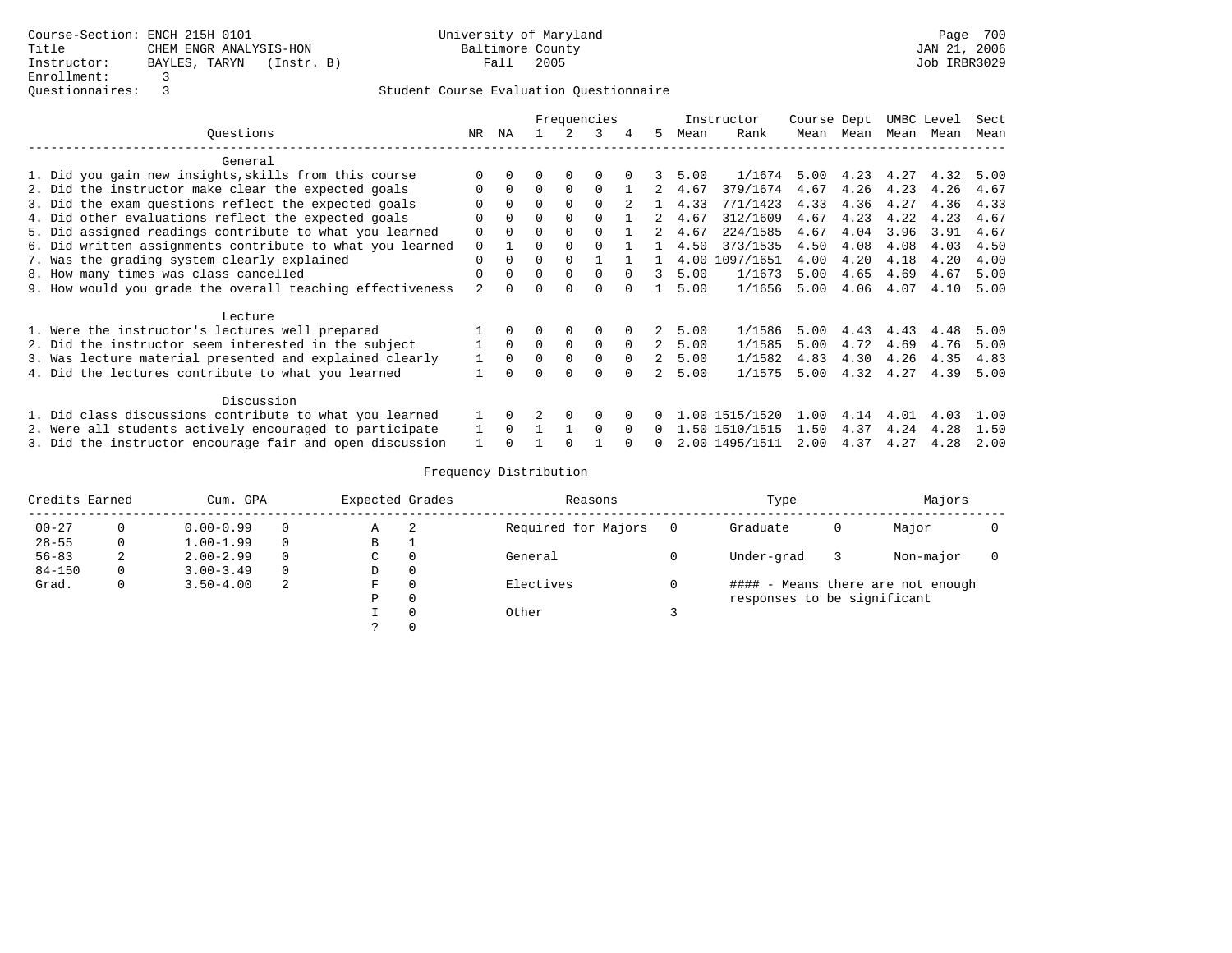|                                                           |             | Frequencies    |                |                |                |        |                |      | Instructor       | Course Dept |      | UMBC Level |      | Sect    |
|-----------------------------------------------------------|-------------|----------------|----------------|----------------|----------------|--------|----------------|------|------------------|-------------|------|------------|------|---------|
| Ouestions                                                 | NR.         | ΝA             |                |                | 3              | 4      | 5.             | Mean | Rank             | Mean        | Mean | Mean       | Mean | Mean    |
| General                                                   |             |                |                |                |                |        |                |      |                  |             |      |            |      |         |
| 1. Did you gain new insights, skills from this course     |             | $\Omega$       | O              | $\Omega$       |                |        |                |      | 4.05 1163/1674   | 4.05        | 4.23 | 4.27       | 4.26 | 4.05    |
| 2. Did the instructor make clear the expected goals       | 0           | $\Omega$       |                |                |                | 4      | 8              |      | 3.73 1388/1674   | 3.73        | 4.26 | 4.23       | 4.21 | 3.73    |
| 3. Did the exam questions reflect the expected goals      |             | $\Omega$       |                |                |                | 11     |                |      | 3.95 1061/1423   | 3.95        | 4.36 | 4.27       | 4.27 | 3.95    |
| 4. Did other evaluations reflect the expected goals       | O           | $\Omega$       | $\Omega$       |                |                |        |                |      | 3.82 1278/1609   | 3.82        | 4.23 | 4.22       | 4.27 | 3.82    |
| 5. Did assigned readings contribute to what you learned   | $\mathbf 0$ | $\mathfrak{D}$ | $\mathfrak{D}$ |                | б              |        |                |      | 3.55 1193/1585   | 3.55        | 4.04 | 3.96       | 3.95 | 3.55    |
| 6. Did written assignments contribute to what you learned | $\mathbf 0$ | $\Omega$       | $\mathfrak{D}$ | $\mathfrak{D}$ |                | 9      | 6              |      | 3.68 1196/1535   | 3.68        | 4.08 | 4.08       | 4.15 | 3.68    |
| 7. Was the grading system clearly explained               | $\Omega$    | $\Omega$       | $\overline{a}$ | $\Omega$       | 6              |        | 11             |      | 3.95 1162/1651   | 3.95        | 4.20 | 4.18       | 4.16 | 3.95    |
| 8. How many times was class cancelled                     | $\Omega$    |                | $\Omega$       | $\Omega$       | $\Omega$       | $\cap$ | 21             | 5.00 | 1/1673           | 5.00        | 4.65 | 4.69       | 4.68 | 5.00    |
| 9. How would you grade the overall teaching effectiveness | $\Omega$    | <sup>n</sup>   | U              | $\cap$         | б              | 14     | $\mathcal{L}$  |      | 3.82 1192/1656   | 3.82        | 4.06 | 4.07       | 4.07 | 3.82    |
|                                                           |             |                |                |                |                |        |                |      |                  |             |      |            |      |         |
| Lecture                                                   |             |                |                |                |                |        |                |      |                  |             |      |            |      |         |
| 1. Were the instructor's lectures well prepared           |             |                |                |                |                |        |                |      | 4.24 1160/1586   | 4.24        | 4.43 | 4.43       | 4.42 | 4.24    |
| 2. Did the instructor seem interested in the subject      | 5           | $\Omega$       | $\Omega$       | $\Omega$       |                |        | 15             | 4.82 | 762/1585         | 4.82        | 4.72 | 4.69       | 4.66 | 4.82    |
| 3. Was lecture material presented and explained clearly   | 5           | $\Omega$       | $\Omega$       |                | 4              |        | 4              |      | 3.76 1296/1582   | 3.76        | 4.30 | 4.26       | 4.26 | 3.76    |
| 4. Did the lectures contribute to what you learned        |             |                |                |                |                |        | $\overline{4}$ |      | 3.69 1322/1575   | 3.69        | 4.32 | 4.27       | 4.25 | 3.69    |
| 5. Did audiovisual techniques enhance your understanding  | 6           | 13             |                |                |                |        |                |      | $2.33$ ****/1380 | $***$ * * * | 3.94 | 3.94       | 4.01 | $***$ * |
|                                                           |             |                |                |                |                |        |                |      |                  |             |      |            |      |         |
| Discussion                                                |             |                |                |                |                |        |                |      |                  |             |      |            |      |         |
| 1. Did class discussions contribute to what you learned   | 13          | $\Omega$       | U              |                |                |        |                |      | 3.78 1010/1520   | 3.78        | 4.14 | 4.01       | 4.09 | 3.78    |
| 2. Were all students actively encouraged to participate   | 13          | $\Omega$       |                | $\Omega$       |                |        | 4              | 3.89 | 1145/1515        | 3.89        | 4.37 | 4.24       | 4.32 | 3.89    |
| 3. Did the instructor encourage fair and open discussion  | 13          | $\Omega$       |                | $\Omega$       | $\mathfrak{D}$ |        |                | 3.89 | 1150/1511        | 3.89        | 4.37 | 4.27       | 4.34 | 3.89    |
| 4. Were special techniques successful                     | 13          |                |                |                |                |        |                | 3.71 | 657/994          | 3.71        | 3.97 | 3.94       | 3.96 | 3.71    |

| Credits Earned |   | Cum. GPA      |   | Expected Grades |          | Reasons             |    | Type                        |     | Majors                            |  |
|----------------|---|---------------|---|-----------------|----------|---------------------|----|-----------------------------|-----|-----------------------------------|--|
| $00 - 27$      | 0 | $0.00 - 0.99$ |   | Α               | 6        | Required for Majors |    | Graduate                    |     | Major                             |  |
| $28 - 55$      | 0 | $1.00 - 1.99$ |   | B               |          |                     |    |                             |     |                                   |  |
| $56 - 83$      |   | $2.00 - 2.99$ |   | C               | 5        | General             |    | Under-grad                  | -21 | Non-major                         |  |
| $84 - 150$     | 5 | $3.00 - 3.49$ | 8 | D               | 0        |                     |    |                             |     |                                   |  |
| Grad.          |   | $3.50 - 4.00$ | 5 | F               | 0        | Electives           |    |                             |     | #### - Means there are not enough |  |
|                |   |               |   | Ρ               | 0        |                     |    | responses to be significant |     |                                   |  |
|                |   |               |   |                 | $\Omega$ | Other               | 18 |                             |     |                                   |  |
|                |   |               |   | っ               |          |                     |    |                             |     |                                   |  |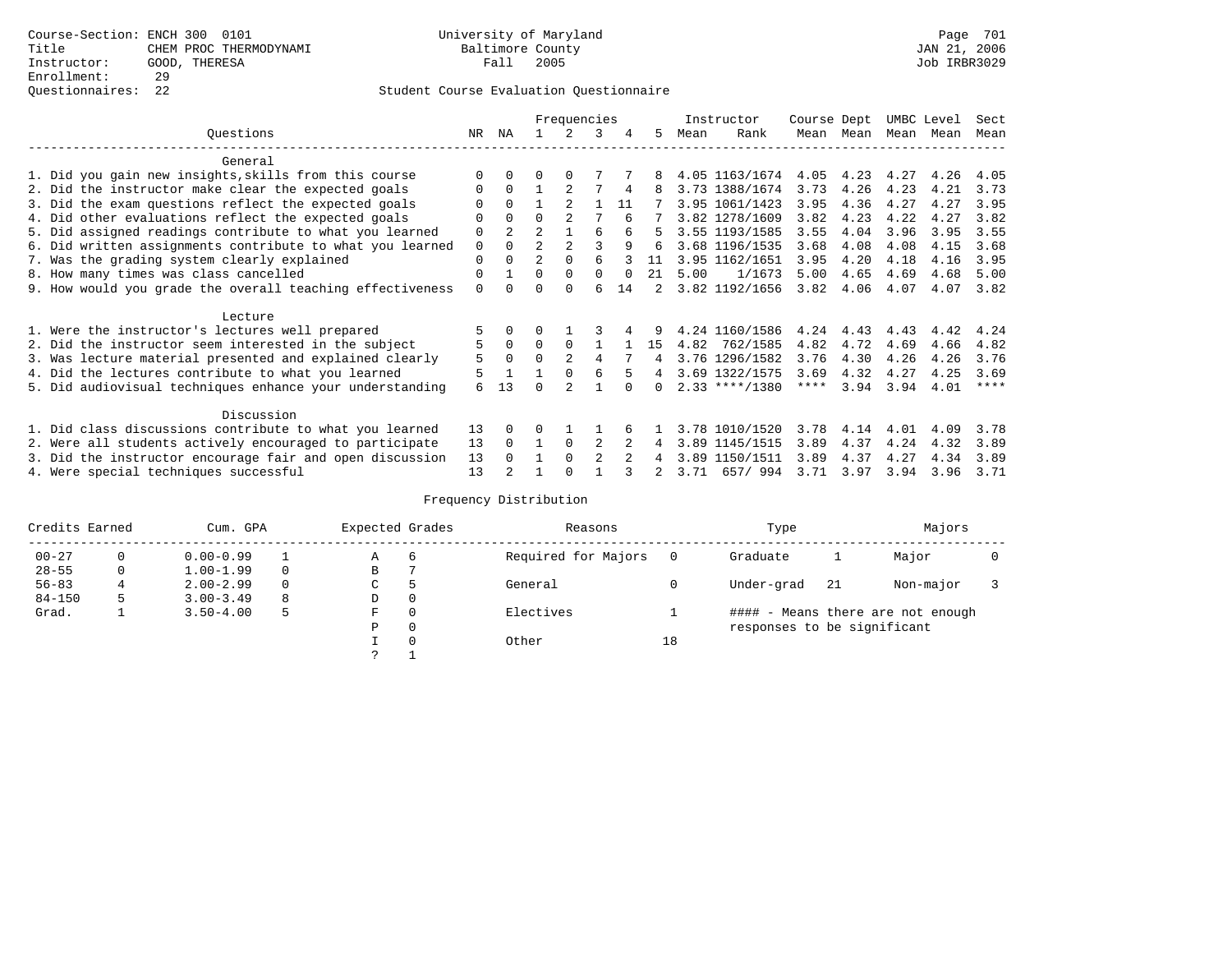|                                                           |             |                |                | Frequencies |                |          |              |      | Instructor | Course Dept |           | UMBC Level |      | Sect |
|-----------------------------------------------------------|-------------|----------------|----------------|-------------|----------------|----------|--------------|------|------------|-------------|-----------|------------|------|------|
| Ouestions                                                 | NR.         | ΝA             |                |             | 3              | 4        | 5.           | Mean | Rank       |             | Mean Mean | Mean       | Mean | Mean |
| General                                                   |             |                |                |             |                |          |              |      |            |             |           |            |      |      |
| 1. Did you gain new insights, skills from this course     |             | $\Omega$       | O              | $\Omega$    |                |          |              | 4.69 | 380/1674   | 4.69        | 4.23      | 4.27       | 4.42 | 4.69 |
| 2. Did the instructor make clear the expected goals       | O           | $\Omega$       | $\Omega$       | $\Omega$    |                | 9        | 19           | 4.62 | 433/1674   | 4.62        | 4.26      | 4.23       | 4.31 | 4.62 |
| 3. Did the exam questions reflect the expected goals      |             | $\Omega$       | $\Omega$       | $\Omega$    |                | 9        | 19           | 4.62 | 431/1423   | 4.62        | 4.36      | 4.27       | 4.34 | 4.62 |
| 4. Did other evaluations reflect the expected goals       |             |                | $\Omega$       | $\Omega$    |                |          | 14           | 4.36 | 701/1609   | 4.36        | 4.23      | 4.22       | 4.30 | 4.36 |
| 5. Did assigned readings contribute to what you learned   | $\mathbf 0$ | $\mathfrak{D}$ | $\mathfrak{D}$ |             |                | 10       | <sup>8</sup> | 3.78 | 1032/1585  | 3.78        | 4.04      | 3.96       | 4.01 | 3.78 |
| 6. Did written assignments contribute to what you learned | $\Omega$    | 6              | $\Omega$       |             |                |          | 13           | 4.26 | 655/1535   | 4.26        | 4.08      | 4.08       | 4.18 | 4.26 |
| 7. Was the grading system clearly explained               |             | $\Omega$       | $\Omega$       | $\Omega$    |                | q        | 17           | 4.54 | 484/1651   | 4.54        | 4.20      | 4.18       | 4.23 | 4.54 |
| 8. How many times was class cancelled                     | 0           | $\Omega$       | $\Omega$       | $\Omega$    | $\Omega$       |          | 29           | 5.00 | 1/1673     | 5.00        | 4.65      | 4.69       | 4.67 | 5.00 |
| 9. How would you grade the overall teaching effectiveness | 8           | <sup>n</sup>   | U              | ∩           | $\mathfrak{D}$ | q        | 10           | 4.38 | 548/1656   | 4.38        | 4.06      | 4.07       | 4.19 | 4.38 |
| Lecture                                                   |             |                |                |             |                |          |              |      |            |             |           |            |      |      |
| 1. Were the instructor's lectures well prepared           |             |                |                | $\Omega$    | $\Omega$       |          | 24           | 4.86 | 301/1586   | 4.86        | 4.43      | 4.43       | 4.46 | 4.86 |
| 2. Did the instructor seem interested in the subject      |             | $\Omega$       | $\Omega$       | $\Omega$    | $\overline{c}$ |          | 2.2.         | 4.71 | 1002/1585  | 4.71        | 4.72      | 4.69       | 4.76 | 4.71 |
| 3. Was lecture material presented and explained clearly   | 1           | $\Omega$       | $\Omega$       | $\Omega$    | $\mathfrak{D}$ |          | 21           | 4.68 | 423/1582   | 4.68        | 4.30      | 4.26       | 4.31 | 4.68 |
| 4. Did the lectures contribute to what you learned        |             | $\Omega$       | $\Omega$       |             |                |          | 23           | 4.71 | 423/1575   | 4.71        | 4.32      | 4.27       | 4.35 | 4.71 |
| 5. Did audiovisual techniques enhance your understanding  | 3           | 14             |                |             |                |          | 5            | 4.00 | 666/1380   | 4.00        | 3.94      | 3.94       | 4.04 | 4.00 |
| Discussion                                                |             |                |                |             |                |          |              |      |            |             |           |            |      |      |
| 1. Did class discussions contribute to what you learned   | 18          | $\Omega$       |                |             |                |          |              | 4.18 | 709/1520   | 4.18        | 4.14      | 4.01       | 4.18 | 4.18 |
| 2. Were all students actively encouraged to participate   | 18          | $\Omega$       | $\Omega$       |             |                |          |              | 4.36 | 798/1515   | 4.36        | 4.37      | 4.24       | 4.40 | 4.36 |
| 3. Did the instructor encourage fair and open discussion  | 19          | $\Omega$       | 0              | $\Omega$    |                | $\Omega$ |              | 4.80 | 358/1511   | 4.80        | 4.37      | 4.27       | 4.45 | 4.80 |
| 4. Were special techniques successful                     | 18          |                |                |             |                |          | 6            | 4.56 | 186/ 994   | 4.56        | 3.97      | 3.94       | 4.19 | 4.56 |

| Credits Earned |   | Cum. GPA      |    | Expected Grades |          | Reasons             |    | Type                        |    | Majors                            |  |
|----------------|---|---------------|----|-----------------|----------|---------------------|----|-----------------------------|----|-----------------------------------|--|
| $00 - 27$      | 0 | $0.00 - 0.99$ |    | Α               | 8        | Required for Majors |    | Graduate                    | 2  | Major                             |  |
| $28 - 55$      | 0 | $1.00 - 1.99$ |    | B               | 9        |                     |    |                             |    |                                   |  |
| $56 - 83$      |   | $2.00 - 2.99$ |    | C               | 5        | General             |    | Under-grad                  | 27 | Non-major                         |  |
| $84 - 150$     |   | $3.00 - 3.49$ | 10 | D               | 0        |                     |    |                             |    |                                   |  |
| Grad.          | 2 | $3.50 - 4.00$ | 6  | F               |          | Electives           |    |                             |    | #### - Means there are not enough |  |
|                |   |               |    | Ρ               | 0        |                     |    | responses to be significant |    |                                   |  |
|                |   |               |    |                 | $\Omega$ | Other               | 24 |                             |    |                                   |  |
|                |   |               |    |                 | 2        |                     |    |                             |    |                                   |  |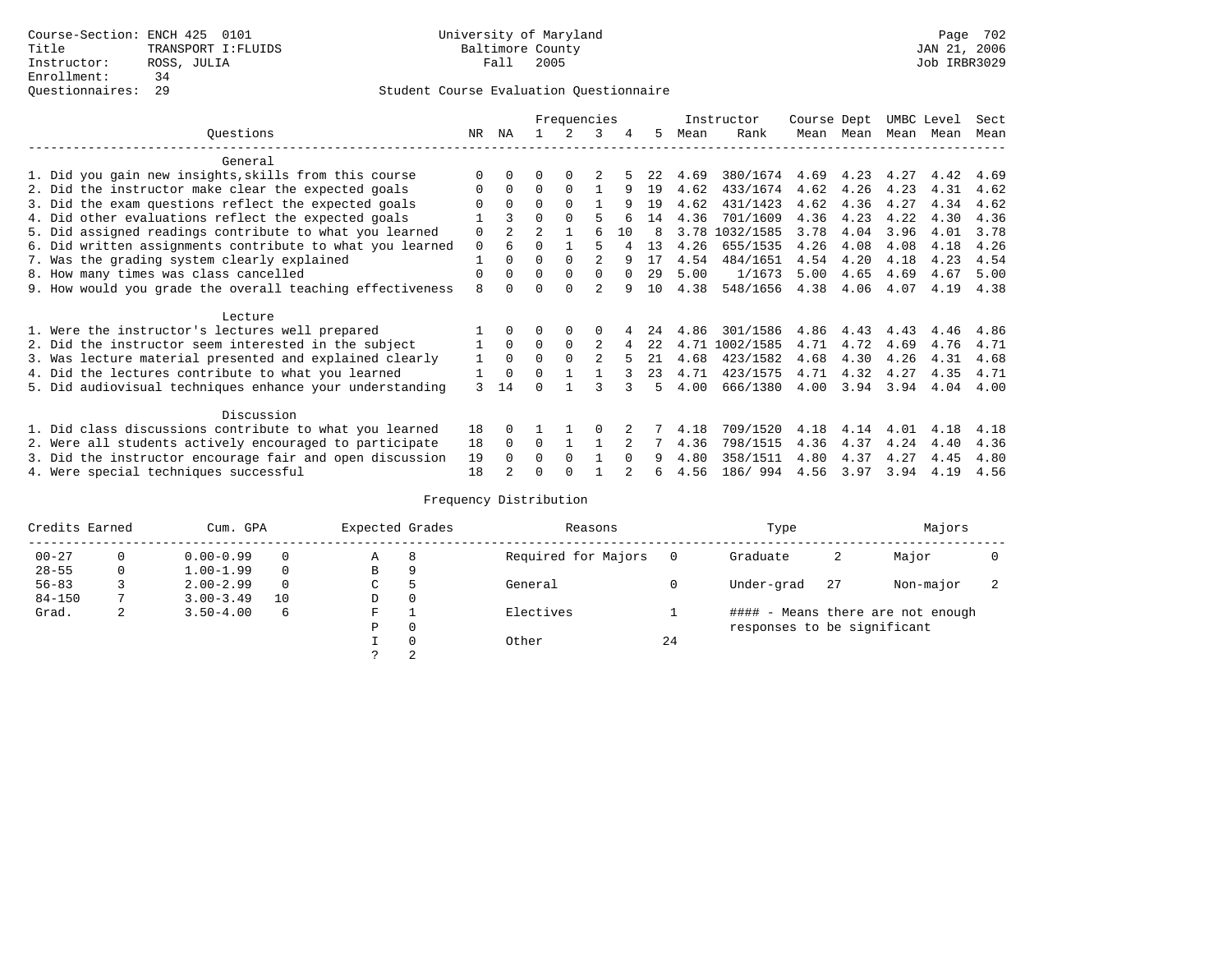# Questionnaires: 10 Student Course Evaluation Questionnaire

|                                                                    |              |                      |                      |                   | Frequencies          |             |                |              | Instructor         | Course Dept  |              | UMBC Level   |              | Sect         |
|--------------------------------------------------------------------|--------------|----------------------|----------------------|-------------------|----------------------|-------------|----------------|--------------|--------------------|--------------|--------------|--------------|--------------|--------------|
| Ouestions                                                          | NR           | NA                   | $\mathbf{1}$         | 2                 | 3                    |             | 5              | Mean         | Rank               | Mean Mean    |              | Mean         | Mean         | Mean         |
|                                                                    |              |                      |                      |                   |                      |             |                |              |                    |              |              |              |              |              |
| General                                                            |              |                      |                      |                   |                      |             |                |              |                    |              |              |              |              |              |
| 1. Did you gain new insights, skills from this course              | ∩            | $\Omega$             | $\Omega$             | $\Omega$          | $\Omega$             |             |                | 4.70         | 367/1674           | 4.70         | 4.23         | 4.27         | 4.42         | 4.70         |
| 2. Did the instructor make clear the expected goals                | $\Omega$     | $\Omega$             | $\mathbf 0$          | $\mathbf{0}$      | 0                    | 3           | 7              | 4.70         | 338/1674           | 4.70         | 4.26         | 4.23         | 4.31         | 4.70         |
| 3. Did the exam questions reflect the expected goals               | 0            | 5                    | $\mathbf 0$          | $\mathbf 0$       | $\mathbf 0$          | 2           | 3              | 4.60         | 459/1423           | 4.60         | 4.36         | 4.27         | 4.34         | 4.60         |
| 4. Did other evaluations reflect the expected goals                | $\Omega$     | $\Omega$             | $\Omega$             | $\Omega$          | $\Omega$             |             | 8              | 4.80         | 173/1609           | 4.80         | 4.23         | 4.22         | 4.30         | 4.80         |
| 5. Did assigned readings contribute to what you learned            | $\mathbf 0$  | 5                    | $\Omega$             | $\Omega$          | $\Omega$             | 3           | $\overline{2}$ | 4.40         | 413/1585           | 4.40         | 4.04         | 3.96         | 4.01         | 4.40         |
| 6. Did written assignments contribute to what you learned          | $\mathbf 0$  | $\Omega$             | $\Omega$             | $\Omega$          | $\mathbf{1}$         |             | 8              | 4.70         | 215/1535           | 4.70         | 4.08         | 4.08         | 4.18         | 4.70         |
| 7. Was the grading system clearly explained                        | $\Omega$     | $\Omega$             | $\Omega$             | $\Omega$          | $\Omega$             | 2           | 8              | 4.80         | 175/1651           | 4.80         | 4.20         | 4.18         | 4.23         | 4.80         |
| 8. How many times was class cancelled                              | $\Omega$     | $\Omega$             | $\Omega$             | $\Omega$          | $\Omega$             | $\Omega$    | 10             | 5.00         | 1/1673             | 5.00         | 4.65         | 4.69         | 4.67         | 5.00         |
| 9. How would you grade the overall teaching effectiveness          | $\mathbf{1}$ | $\Omega$             | $\Omega$             | $\Omega$          | $\Omega$             | 6           | 3              | 4.33         | 615/1656           | 4.33         | 4.06         | 4.07         | 4.19         | 4.33         |
|                                                                    |              |                      |                      |                   |                      |             |                |              |                    |              |              |              |              |              |
| Lecture                                                            |              |                      |                      |                   |                      |             |                |              |                    |              |              |              |              |              |
| 1. Were the instructor's lectures well prepared                    | 3            | $\Omega$<br>$\Omega$ | $\Omega$<br>$\Omega$ | $\Omega$          | $\Omega$<br>$\Omega$ | 3           | 7              | 4.57<br>5.00 | 784/1586<br>1/1585 | 4.57<br>5.00 | 4.43<br>4.72 | 4.43         | 4.46<br>4.76 | 4.57         |
| 2. Did the instructor seem interested in the subject               | 3            | $\mathbf 0$          | $\mathbf 0$          | 0<br>$\mathbf{0}$ | $\mathbf 0$          | $\Omega$    |                |              | 632/1582           | 4.50         | 4.30         | 4.69<br>4.26 | 4.31         | 5.00<br>4.50 |
| 3. Was lecture material presented and explained clearly            | 4            | $\Omega$             | $\Omega$             | $\mathbf 0$       | $\overline{2}$       | 3           | 3              | 4.50         | 4.17 1040/1575     | 4.17         | 4.32         | 4.27         | 4.35         | 4.17         |
| 4. Did the lectures contribute to what you learned                 | 4            |                      |                      | $\Omega$          | $\mathbf{1}$         |             | 3              |              |                    | $***$ * * *  |              |              |              | ****         |
| 5. Did audiovisual techniques enhance your understanding           | 4            | 4                    | $\Omega$             |                   |                      | $\Omega$    |                |              | $4.00$ ****/1380   |              | 3.94         | 3.94         | 4.04         |              |
| Discussion                                                         |              |                      |                      |                   |                      |             |                |              |                    |              |              |              |              |              |
| 1. Did class discussions contribute to what you learned            | 9            | $\Omega$             |                      | $\Omega$          | 0                    |             |                |              | $1.00$ ****/1520   | ****         | 4.14         | 4.01         | 4.18         | ****         |
| 2. Were all students actively encouraged to participate            | 9            | $\mathbf 0$          | $\mathbf 0$          | $\mathbf 0$       | $\Omega$             | $\Omega$    | $\mathbf{1}$   |              | $5.00$ ****/1515   | ****         | 4.37         | 4.24         | 4.40         | ****         |
| 3. Did the instructor encourage fair and open discussion           | 9            | $\Omega$             | $\Omega$             | $\Omega$          | $\Omega$             |             | $\Omega$       |              | $4.00$ ****/1511   | ****         | 4.37         | 4.27         | 4.45         | $***$ * * *  |
|                                                                    |              |                      |                      |                   |                      |             |                |              |                    |              |              |              |              |              |
| Laboratory                                                         |              |                      |                      |                   |                      |             |                |              |                    |              |              |              |              |              |
| 1. Did the lab increase understanding of the material              | 5            |                      | $\Omega$             | $\Omega$          | $\Omega$             | $\Omega$    | 4              | 5.00         | 1/265              | 5.00         | 4.06         | 4.23         | 4.53         | 5.00         |
| 2. Were you provided with adequate background information          | 5            | $\Omega$             | $\mathbf 0$          | $\mathbf{0}$      | $\mathbf 0$          | $\mathbf 0$ | .5             | 5.00         | 1/278              | 5.00         | 4.21         | 4.19         | 4.21         | 5.00         |
| 3. Were necessary materials available for lab activities           | 5            | $\Omega$             | $\mathbf 0$          | $\mathbf 0$       | $\mathbf 0$          | $\Omega$    | 5              | 5.00         | 1/260              | 5.00         | 4.43         | 4.46         | 4.24         | 5.00         |
| 4. Did the lab instructor provide assistance                       | 5            | $\Omega$             | $\mathbf 0$          | $\mathbf 0$       | $\mathbf{1}$         | $\Omega$    | 4              | 4.60         | 104/ 259           | 4.60         | 4.21         | 4.33         | 4.31         | 4.60         |
| 5. Were requirements for lab reports clearly specified             | 5            | $\Omega$             | $\Omega$             | $\Omega$          | $\mathbf{1}$         | $\Omega$    | 4              | 4.60         | 61/ 233            | 4.60         | 4.36         | 4.20         | 4.10         | 4.60         |
|                                                                    |              |                      |                      |                   |                      |             |                |              |                    |              |              |              |              |              |
| Seminar<br>1. Were assigned topics relevant to the announced theme |              |                      | $\Omega$             |                   |                      |             |                |              |                    | ****         |              |              |              | ****         |
|                                                                    | 9            | $\Omega$             |                      | 0                 | $\Omega$             |             |                |              | $5.00$ ****/ 103   | ****         | 4.39         | 4.41         | 4.42         | ****         |
| 2. Was the instructor available for individual attention           | 9            | 0                    | $\Omega$             | $\Omega$          | $\Omega$             | $\Omega$    | 1              |              | $5.00$ ****/ 101   |              | 4.33         | 4.48         | 4.65         | $***$        |
| 3. Did research projects contribute to what you learned            | 9            | $\Omega$             | $\Omega$             | $\Omega$          | $\Omega$             |             |                |              | $5.00$ ****/<br>95 | ****         | 4.15         | 4.31         | 4.60         | ****         |
| 4. Did presentations contribute to what you learned                | 9            | $\Omega$             | $\Omega$             | $\Omega$          | $\Omega$             |             | $\mathbf{1}$   |              | $5.00$ ****/<br>99 | ****         | 4.36         | 4.39         | 4.57         |              |
| 5. Were criteria for grading made clear                            | 9            | $\cap$               | $\Omega$             | $\cap$            | $\cap$               |             | $\mathbf{1}$   |              | $5.00$ ****/<br>97 | ****         | 3.76         | 4.14         | 4.46         | ****         |

| Credits Earned |   | Cum. GPA      |          | Expected Grades |          | Reasons             |     | Type                        |    | Majors                            |  |
|----------------|---|---------------|----------|-----------------|----------|---------------------|-----|-----------------------------|----|-----------------------------------|--|
| $00 - 27$      |   | $0.00 - 0.99$ | $\Omega$ | Α               |          | Required for Majors | - 0 | Graduate                    | 0  | Major                             |  |
| $28 - 55$      | 0 | $1.00 - 1.99$ | $\Omega$ | B               |          |                     |     |                             |    |                                   |  |
| $56 - 83$      |   | $2.00 - 2.99$ |          | $\mathsf{C}$    |          | General             |     | Under-grad                  | 10 | Non-major                         |  |
| $84 - 150$     | 8 | $3.00 - 3.49$ |          | D               | $\Omega$ |                     |     |                             |    |                                   |  |
| Grad.          | 0 | $3.50 - 4.00$ |          | F               |          | Electives           |     |                             |    | #### - Means there are not enough |  |
|                |   |               |          | Ρ               | $\Omega$ |                     |     | responses to be significant |    |                                   |  |
|                |   |               |          |                 |          | Other               | Q   |                             |    |                                   |  |
|                |   |               |          |                 |          |                     |     |                             |    |                                   |  |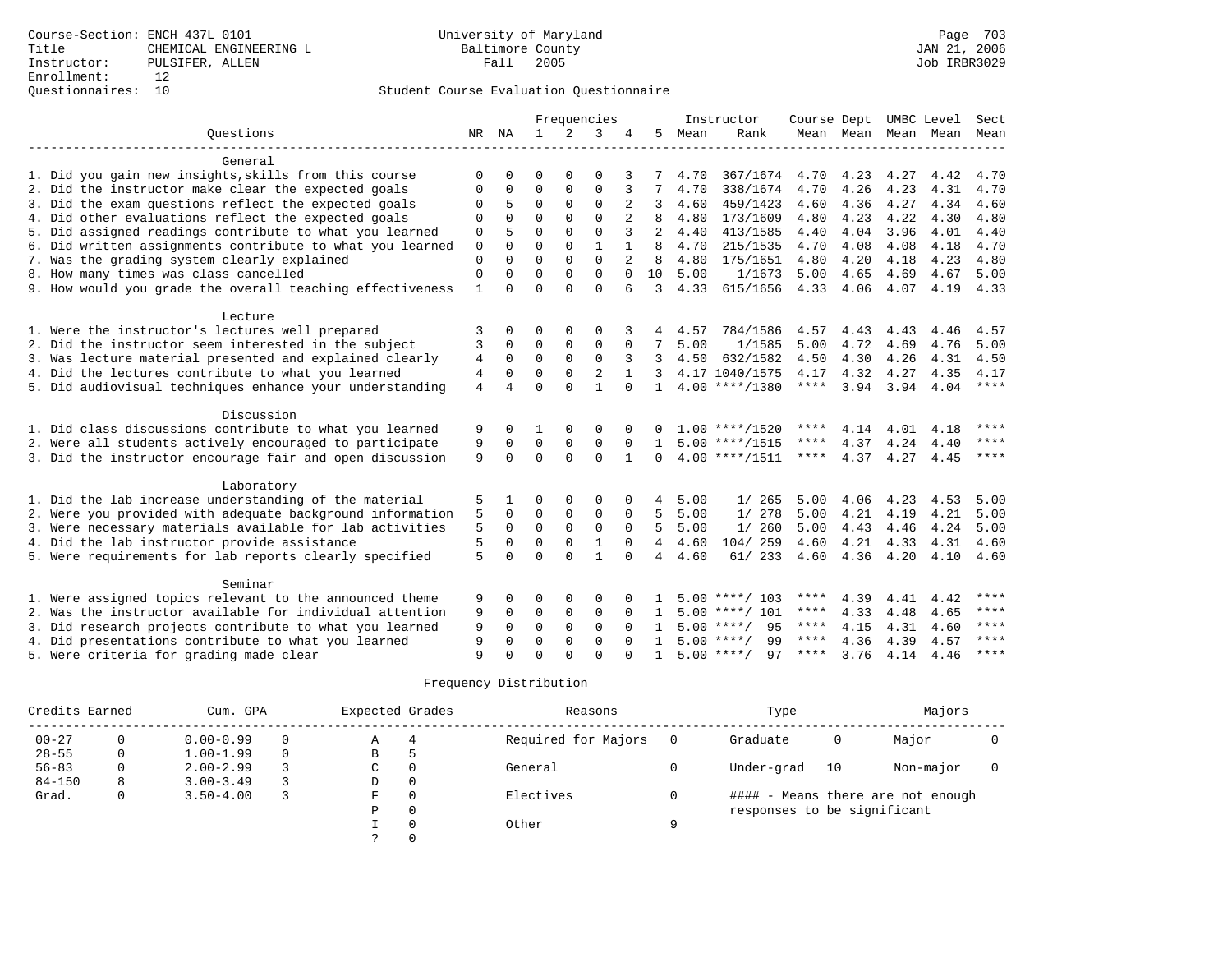|                                                           |             |          |          | Frequencies |          |        |     |      | Instructor              | Course Dept |      | UMBC Level |      | Sect |
|-----------------------------------------------------------|-------------|----------|----------|-------------|----------|--------|-----|------|-------------------------|-------------|------|------------|------|------|
| Ouestions                                                 | NR          | NA       |          | 2           | 3        |        | .5. | Mean | Rank                    | Mean        | Mean | Mean       | Mean | Mean |
| General                                                   |             |          |          |             |          |        |     |      |                         |             |      |            |      |      |
| 1. Did you gain new insights, skills from this course     | $\Omega$    | 0        | 0        |             |          |        | 12  | 4.67 | 406/1674 4.67 4.23 4.27 |             |      |            | 4.42 | 4.67 |
| 2. Did the instructor make clear the expected goals       | $\Omega$    | $\Omega$ | $\Omega$ | $\Omega$    | $\Omega$ |        | 16  | 4.89 | 153/1674                | 4.89        | 4.26 | 4.23       | 4.31 | 4.89 |
| 3. Did the exam questions reflect the expected goals      |             |          | $\Omega$ |             | $\Omega$ |        | 12  | 4.71 | 322/1423                | 4.71        | 4.36 | 4.27       | 4.34 | 4.71 |
| 4. Did other evaluations reflect the expected goals       | $\Omega$    | 0        | $\Omega$ |             |          |        | 12  | 4.56 | 432/1609                | 4.56        | 4.23 | 4.22       | 4.30 | 4.56 |
| 5. Did assigned readings contribute to what you learned   | $\Omega$    |          |          |             |          |        | ર   |      | 3.23 1372/1585          | 3.23        | 4.04 | 3.96       | 4.01 | 3.23 |
| 6. Did written assignments contribute to what you learned | $\mathbf 0$ |          | U        |             |          |        |     | 4.44 | 454/1535                | 4.44        | 4.08 | 4.08       | 4.18 | 4.44 |
| 7. Was the grading system clearly explained               | $\Omega$    |          | $\Omega$ | $\Omega$    |          |        | 13  | 4.76 | 220/1651                | 4.76        | 4.20 | 4.18       | 4.23 | 4.76 |
| 8. How many times was class cancelled                     | $\Omega$    | $\Omega$ | $\Omega$ | $\Omega$    | $\Omega$ | 14     | 4   |      | 4.22 1442/1673          | 4.22        | 4.65 | 4.69       | 4.67 | 4.22 |
| 9. How would you grade the overall teaching effectiveness | 3           |          | $\Omega$ | $\cap$      | $\cap$   | б.     | 8   |      | 4.57 331/1656           | 4.57        | 4.06 | 4.07       | 4.19 | 4.57 |
| Lecture                                                   |             |          |          |             |          |        |     |      |                         |             |      |            |      |      |
| 1. Were the instructor's lectures well prepared           |             |          | 0        | 0           | $\Omega$ |        | 14  | 4.82 | 354/1586                | 4.82        | 4.43 | 4.43       | 4.46 | 4.82 |
| 2. Did the instructor seem interested in the subject      |             | $\Omega$ | $\Omega$ | $\Omega$    | $\Omega$ |        | 16  | 4.94 | 340/1585                | 4.94        | 4.72 | 4.69       | 4.76 | 4.94 |
| 3. Was lecture material presented and explained clearly   | 2           | $\Omega$ | $\Omega$ | $\Omega$    | $\Omega$ | 8      | 8   | 4.50 | 632/1582                | 4.50        | 4.30 | 4.26       | 4.31 | 4.50 |
| 4. Did the lectures contribute to what you learned        |             | $\Omega$ | $\Omega$ | $\Omega$    | $\Omega$ | $\cap$ | 17  | 5.00 | 1/1575                  | 5.00        | 4.32 | 4.27       | 4.35 | 5.00 |
| 5. Did audiovisual techniques enhance your understanding  |             |          | U        | ∩           |          |        |     | 4.30 | 447/1380                | 4.30        | 3.94 | 3.94       | 4.04 | 4.30 |
| Discussion                                                |             |          |          |             |          |        |     |      |                         |             |      |            |      |      |
| 1. Did class discussions contribute to what you learned   | 16          | $\Omega$ | 0        | $\Omega$    | $\Omega$ |        |     |      | $4.50$ ****/1520        | ****        | 4.14 | 4.01       | 4.18 | **** |
| 2. Were all students actively encouraged to participate   | 16          | $\Omega$ | $\Omega$ | $\Omega$    | $\Omega$ |        |     |      | $4.50$ ****/1515        | ****        | 4.37 | 4.24       | 4.40 | **** |
| 3. Did the instructor encourage fair and open discussion  | 16          |          | U        |             | ∩        |        |     |      | $4.50$ ****/1511        | ****        | 4.37 | 4.27       | 4.45 | **** |

| Credits Earned |    | Cum. GPA      |   |   | Expected Grades | Reasons             |    | Type                        |    | Majors                            |  |
|----------------|----|---------------|---|---|-----------------|---------------------|----|-----------------------------|----|-----------------------------------|--|
| $00 - 27$      |    | $0.00 - 0.99$ | 0 | Α | 14              | Required for Majors |    | Graduate                    | 0  | Major                             |  |
| $28 - 55$      | 0  | $1.00 - 1.99$ | 0 | B |                 |                     |    |                             |    |                                   |  |
| $56 - 83$      | 0  | $2.00 - 2.99$ |   | C |                 | General             |    | Under-grad                  | 18 | Non-major                         |  |
| $84 - 150$     | 11 | $3.00 - 3.49$ | 4 | D |                 |                     |    |                             |    |                                   |  |
| Grad.          | 0  | $3.50 - 4.00$ | 6 | F |                 | Electives           |    |                             |    | #### - Means there are not enough |  |
|                |    |               |   | D |                 |                     |    | responses to be significant |    |                                   |  |
|                |    |               |   |   |                 | Other               | 16 |                             |    |                                   |  |
|                |    |               |   |   |                 |                     |    |                             |    |                                   |  |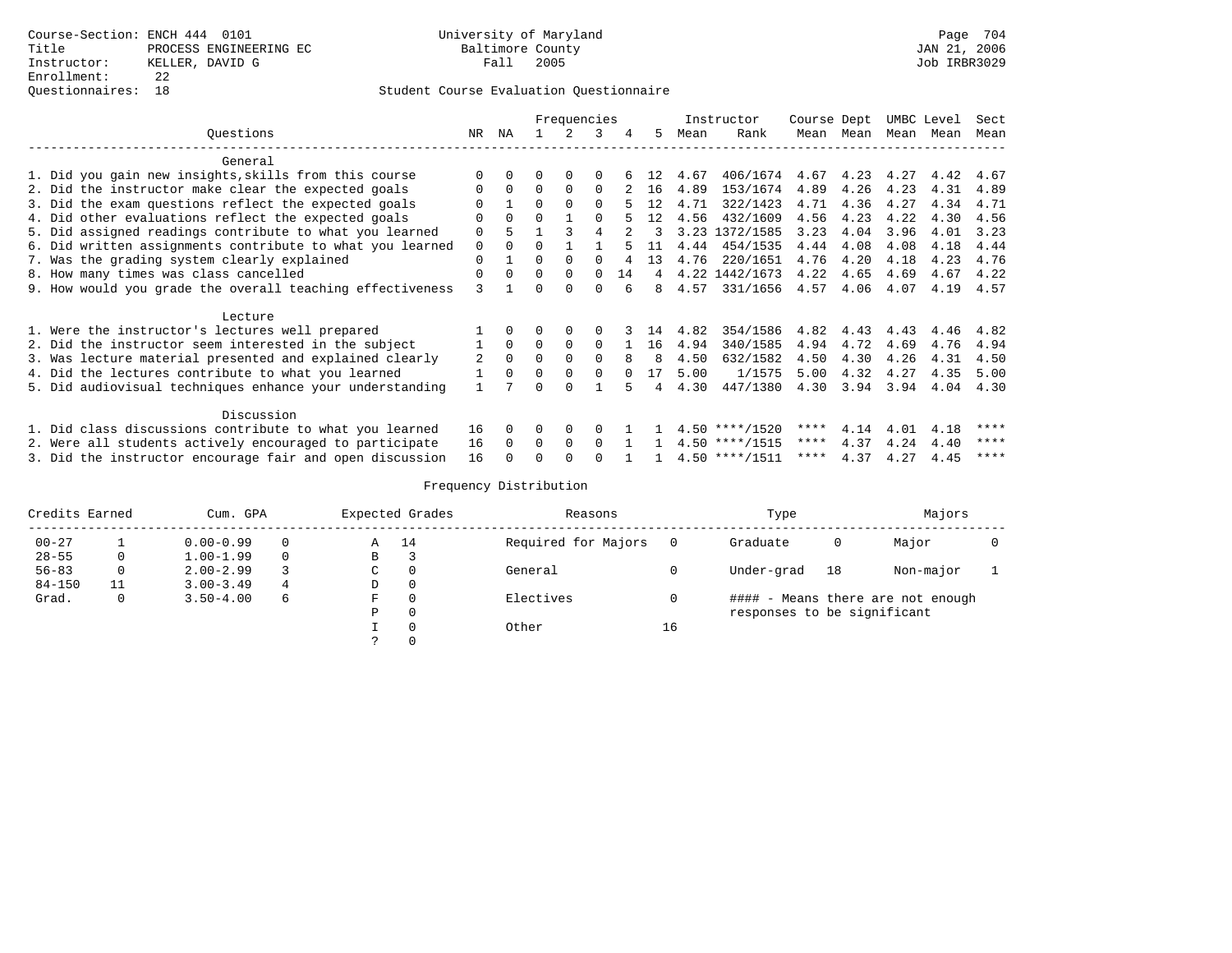|                                                           |                   |                      |                          |                          | Frequencies          |                |                |        | Instructor                         | Course Dept UMBC Level |      |                     |      | Sect                   |
|-----------------------------------------------------------|-------------------|----------------------|--------------------------|--------------------------|----------------------|----------------|----------------|--------|------------------------------------|------------------------|------|---------------------|------|------------------------|
| Questions                                                 |                   | NR NA                | 1                        | 2                        | 3                    | 4              |                | 5 Mean | Rank                               |                        |      | Mean Mean Mean Mean |      | Mean                   |
|                                                           |                   |                      |                          |                          |                      |                |                |        |                                    |                        |      |                     |      |                        |
| General                                                   |                   |                      |                          |                          |                      |                |                |        |                                    |                        |      |                     |      |                        |
| 1. Did you gain new insights, skills from this course     | 1                 | 0                    | 0                        | $\Omega$                 | $\Omega$             | 7              | 6              | 4.46   | 671/1674                           | 4.46                   | 4.23 | 4.27                | 4.42 | 4.46                   |
| 2. Did the instructor make clear the expected goals       | $\mathbf{1}$      | $\mathbf 0$          | $\mathbf 0$              | $\mathbf{0}$             | $\mathbf 0$          |                | 8              | 4.62   | 446/1674                           | 4.62                   | 4.26 | 4.23                | 4.31 | 4.62                   |
| 3. Did the exam questions reflect the expected goals      | 1                 | $\Omega$             | $\Omega$                 | $\Omega$                 | $\Omega$             | $\mathbf{1}$   | 12             | 4.92   | 105/1423                           | 4.92                   | 4.36 | 4.27                | 4.34 | 4.92                   |
| 4. Did other evaluations reflect the expected goals       | 1                 | 4                    | $\Omega$                 | $\mathbf{1}$             | $\Omega$             | 4              | $\overline{4}$ | 4.22   | 892/1609                           | 4.22                   | 4.23 | 4.22                | 4.30 | 4.22                   |
| 5. Did assigned readings contribute to what you learned   | $\mathbf{1}$      | 3                    | $\mathbf{1}$             | 2                        | 3                    | 2              | 2              |        | 3.20 1385/1585                     | 3.20                   | 4.04 | 3.96                | 4.01 | 3.20                   |
| 6. Did written assignments contribute to what you learned | 1                 | 4                    | $\mathbf{1}$             | $\mathbf 0$              | $\mathbf{0}$         | 3              | 5              | 4.22   | 703/1535                           | 4.22                   | 4.08 | 4.08                | 4.18 | 4.22                   |
| 7. Was the grading system clearly explained               | 1                 | $\Omega$<br>$\Omega$ | $\mathbf{1}$<br>$\Omega$ | $\Omega$                 | $\Omega$<br>$\Omega$ | 4              | 8              | 4.38   | 700/1651                           | 4.38                   | 4.20 | 4.18                | 4.23 | 4.38                   |
| 8. How many times was class cancelled                     | $\mathbf{1}$<br>3 | $\Omega$             | $\Omega$                 | $\mathbf{0}$<br>$\Omega$ | 3                    | 4<br>6         | 9              |        | 4.69 1040/1673<br>2 3.91 1124/1656 | 4.69                   | 4.65 | 4.69                | 4.67 | 4.69<br>3.91           |
| 9. How would you grade the overall teaching effectiveness |                   |                      |                          |                          |                      |                |                |        |                                    | $3.91$ 4.06            |      | 4.07                | 4.19 |                        |
| Lecture                                                   |                   |                      |                          |                          |                      |                |                |        |                                    |                        |      |                     |      |                        |
| 1. Were the instructor's lectures well prepared           | 1                 | $\mathbf 0$          | 0                        | $\mathbf{0}$             | 0                    | 2              | 11             | 4.85   | 319/1586                           | 4.85                   | 4.43 | 4.43                | 4.46 | 4.85                   |
| 2. Did the instructor seem interested in the subject      | 1                 | $\mathbf 0$          | 0                        | 0                        | 0                    | 4              | 9              |        | 4.69 1035/1585                     | 4.69                   | 4.72 | 4.69                | 4.76 | 4.69                   |
| 3. Was lecture material presented and explained clearly   | 1                 | $\mathbf 0$          | 0                        | 0                        | 1                    | 7              | 5              | 4.31   | 882/1582                           | 4.31                   | 4.30 | 4.26                | 4.31 | 4.31                   |
| 4. Did the lectures contribute to what you learned        | 1                 | $\Omega$             | $\mathbf 0$              | $\Omega$                 | $\Omega$             | 5              | 8              | 4.62   | 565/1575                           | 4.62                   | 4.32 | 4.27                | 4.35 | 4.62                   |
| 5. Did audiovisual techniques enhance your understanding  | 2                 | 6                    | $\Omega$                 | $\Omega$                 | $\Omega$             | $\overline{2}$ | $\overline{4}$ | 4.67   | 200/1380                           | 4.67                   | 3.94 | 3.94                | 4.04 | 4.67                   |
|                                                           |                   |                      |                          |                          |                      |                |                |        |                                    |                        |      |                     |      |                        |
| Discussion                                                |                   |                      |                          |                          |                      |                |                |        |                                    |                        |      |                     |      |                        |
| 1. Did class discussions contribute to what you learned   | 12                | $\mathbf 0$          | 1                        | $\mathbf{0}$             | 0                    | 0              | 1              |        | $3.00$ ****/1520                   | $***$ * * *            | 4.14 | 4.01                | 4.18 | ****                   |
| 2. Were all students actively encouraged to participate   | 12                | 0                    | $\mathbf{1}$             | $\mathbf 0$              | $\mathbf 0$          | $\Omega$       | 1              |        | $3.00$ ****/1515                   | ****                   | 4.37 | 4.24                | 4.40 | ****                   |
| 3. Did the instructor encourage fair and open discussion  | 12                | $\mathbf 0$          | $\mathbf{1}$             | 0                        | 0                    | 0              | 1              |        | $3.00$ ****/1511                   | ****                   | 4.37 | 4.27                | 4.45 | ****                   |
| 4. Were special techniques successful                     | 12                | $\mathbf{1}$         | $\Omega$                 | $\Omega$                 | $\Omega$             | $\Omega$       | $\mathbf{1}$   |        | $5.00$ ****/ 994                   | $***$ * *              | 3.97 | 3.94                | 4.19 | ****                   |
|                                                           |                   |                      |                          |                          |                      |                |                |        |                                    |                        |      |                     |      |                        |
| Laboratory                                                |                   |                      |                          |                          |                      |                |                |        |                                    |                        |      |                     |      |                        |
| 1. Did the lab increase understanding of the material     | 13                | 0                    | $\mathbf 0$              | 0                        | 0                    | 0              | 1              |        | $5.00$ ****/ 265                   | ****                   | 4.06 | 4.23                | 4.53 |                        |
| 2. Were you provided with adequate background information | 13                | $\mathbf 0$          | 0                        | $\mathbf{0}$             | $\mathbf{0}$         | 0              | 1              | 5.00   | ****/ 278                          | ****                   | 4.21 | 4.19                | 4.21 | ****                   |
| 3. Were necessary materials available for lab activities  | 13                | $\mathbf 0$          | 0                        | $\mathbf 0$              | 0                    | $\Omega$       | 1              |        | $5.00$ ****/ 260                   | ****                   | 4.43 | 4.46                | 4.24 | ****                   |
| 4. Did the lab instructor provide assistance              | 13                | $\Omega$             | $\mathbf 0$              | $\mathbf{0}$             | $\mathbf 0$          | $\Omega$       | $\mathbf{1}$   |        | $5.00$ ****/ 259                   | ****                   | 4.21 | 4.33                | 4.31 | $\star\star\star\star$ |
| 5. Were requirements for lab reports clearly specified    | 13                | $\Omega$             | $\Omega$                 | $\Omega$                 | $\Omega$             | $\Omega$       | $\mathbf{1}$   |        | $5.00$ ****/ 233                   | $***$ * * *            | 4.36 | 4.20                | 4.10 | ****                   |
| Seminar                                                   |                   |                      |                          |                          |                      |                |                |        |                                    |                        |      |                     |      |                        |
| 1. Were assigned topics relevant to the announced theme   | 13                | $\mathbf 0$          | 0                        | $\mathbf{0}$             | 0                    | 0              | 1              |        | $5.00$ ****/ 103                   | ****                   | 4.39 | 4.41                | 4.42 | $***$                  |
| 2. Was the instructor available for individual attention  | 13                | $\mathbf 0$          | 0                        | $\mathsf 0$              | $\mathbf 0$          | 0              | 1              |        | $5.00$ ****/ 101                   | ****                   | 4.33 | 4.48                | 4.65 |                        |
| 3. Did research projects contribute to what you learned   | 13                | $\mathbf 0$          | $\mathbf 0$              | $\mathbf 0$              | $\mathbf 0$          | $\Omega$       | 1              |        | $5.00$ ****/<br>95                 | ****                   | 4.15 | 4.31                | 4.60 | ****                   |
| 4. Did presentations contribute to what you learned       | 13                | $\mathbf 0$          | $\mathbf 0$              | $\mathbf 0$              | $\mathbf 0$          | $\Omega$       | $\mathbf{1}$   |        | $5.00$ ****/<br>99                 | $***$ * *              | 4.36 | 4.39                | 4.57 | $***$                  |
| 5. Were criteria for grading made clear                   | 13                | $\Omega$             | $\Omega$                 | $\Omega$                 | $\Omega$             | $\Omega$       | $\mathbf{1}$   |        | $5.00$ ****/<br>97                 | ****                   | 3.76 | 4.14                | 4.46 | ****                   |
|                                                           |                   |                      |                          |                          |                      |                |                |        |                                    |                        |      |                     |      |                        |
| Field Work                                                |                   |                      |                          |                          |                      |                |                |        |                                    |                        |      |                     |      |                        |
| 1. Did field experience contribute to what you learned    | 13                | 0                    | 0                        | $\mathbf{0}$             | 0                    | 0              | Т.             |        | $5.00$ ****/<br>76                 | ****                   | 3.36 | 3.98                | 4.86 |                        |
| 2. Did you clearly understand your evaluation criteria    | 13                | $\mathbf 0$          | $\mathbf 0$              | $\mathbf 0$              | 0                    | $\Omega$       | 1              |        | $5.00$ ****/<br>77                 | ****                   | 3.65 | 3.93                | 4.24 | ****                   |
| 3. Was the instructor available for consultation          | 13                | $\mathbf 0$          | $\mathbf 0$              | $\mathbf 0$              | $\mathbf 0$          | $\mathbf 0$    | $\mathbf{1}$   |        | $5.00$ ****/<br>53                 | ****                   | 4.19 | 4.45                | 4.86 | ****                   |
| 4. To what degree could you discuss your evaluations      | 13                | $\mathbf{0}$         | $\mathbf 0$              | $\mathbf{0}$             | $\mathbf 0$          | $\Omega$       | $\mathbf{1}$   |        | $5.00$ ****/<br>48                 | $***$ * * *            | 3.86 | 4.12                | 4.13 | $\star\star\star\star$ |
| 5. Did conferences help you carry out field activities    | 13                | $\Omega$             | $\Omega$                 | $\Omega$                 | $\Omega$             | $\Omega$       | $\mathbf{1}$   |        | $5.00$ ****/<br>49                 | $***$ * *              | 3.74 | 4.27                | 4.48 | $***$                  |
|                                                           |                   |                      |                          |                          |                      |                |                |        |                                    |                        |      |                     |      |                        |
| Self Paced                                                |                   |                      |                          |                          |                      |                |                |        |                                    |                        |      |                     |      |                        |
| 1. Did self-paced system contribute to what you learned   | 13                | $\mathbf 0$          | 0                        | 0                        | $\Omega$             | 0              | 1              |        | $5.00$ ****/<br>61                 | ****                   | 4.03 | 4.09                | 5.00 | $***$                  |
| 2. Did study questions make clear the expected goal       | 13                | 0                    | $\mathbf 0$              | $\mathbf 0$              | $\mathbf 0$          | 0              | 1              |        | $5.00$ ****/<br>52                 | $***$ * * *            | 4.21 | 4.26                | 5.00 | ****                   |
| 3. Were your contacts with the instructor helpful         | 13                | $\Omega$             | $\mathbf 0$              | $\mathbf 0$              | $\Omega$             | $\Omega$       | 1              | 5.00   | $***/$<br>50                       | ****                   | 4.23 | 4.44                | 5.00 | $***$ * * *            |
| 4. Was the feedback/tutoring by proctors helpful          | 13                | $\mathbf 0$          | $\mathbf 0$              | $\mathbf 0$              | $\mathbf 0$          | $\Omega$       | $\mathbf{1}$   |        | 35<br>$5.00$ ****/                 | ****                   | 4.22 | 4.36                | 5.00 | ****                   |
| 5. Were there enough proctors for all the students        | 13                | $\Omega$             | $\Omega$                 | $\Omega$                 | $\Omega$             | $\Omega$       | 1              |        | $5.00$ ****/<br>31                 | $***$ * *              | 4.25 | 4.34                | 5.00 | $***$                  |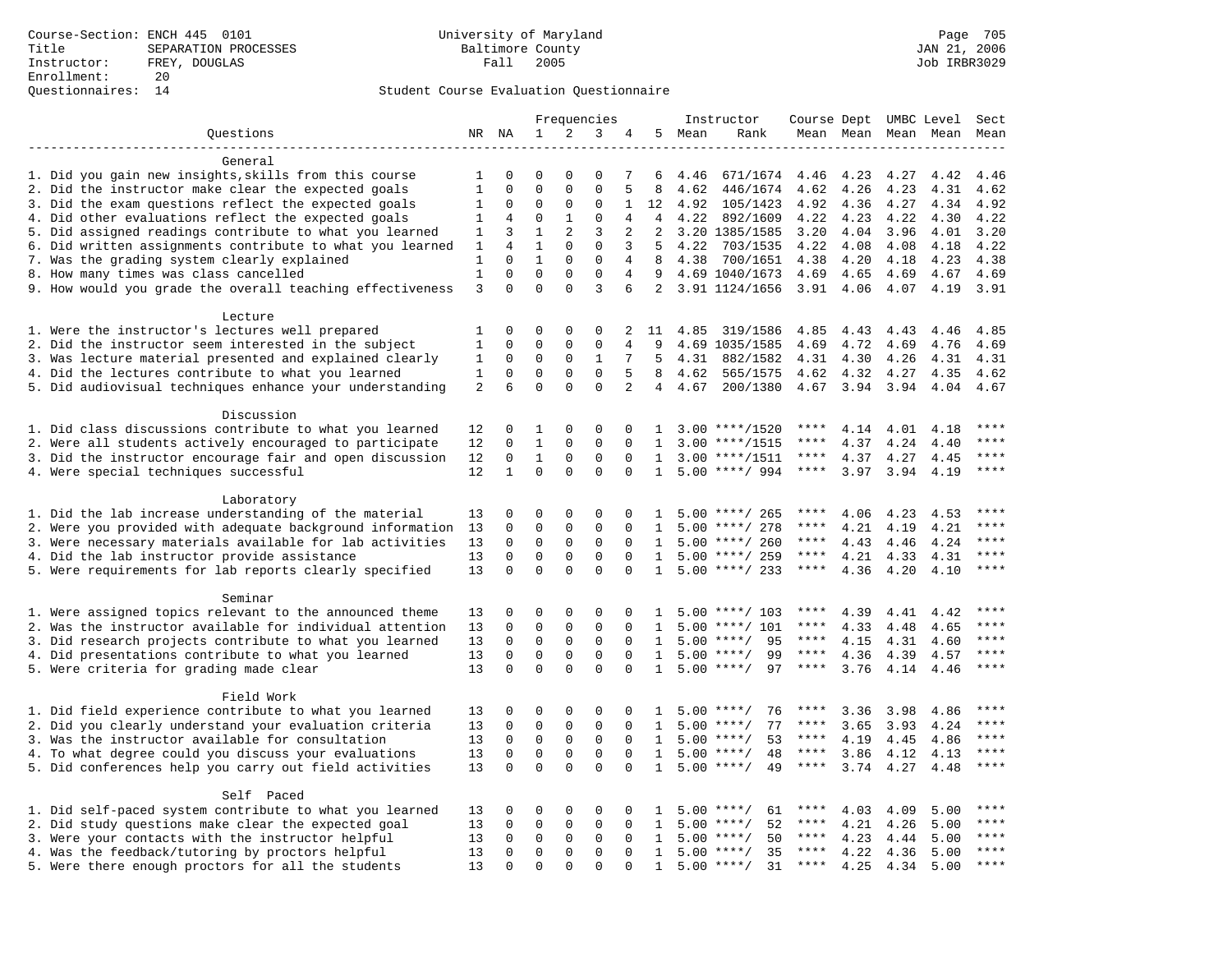| Course-Section: ENCH 445 0101 | University of Maryland                  | Page 705     |
|-------------------------------|-----------------------------------------|--------------|
| Title<br>SEPARATION PROCESSES | Baltimore County                        | JAN 21, 2006 |
| Instructor:<br>FREY, DOUGLAS  | 2005<br>Fall                            | Job IRBR3029 |
| Enrollment:<br>20             |                                         |              |
| Ouestionnaires: 14            | Student Course Evaluation Questionnaire |              |

# niversity of Maryland and December 2015 12:30 page 705 page 705 page 705 page 705 page 705 page 705 page 705 page 705 page 705 page 705 page 705 page 705 page 705 page 705 page 705 page 705 page 705 page 705 page 705 page

| Credits Earned |          | Cum. GPA      |   | Expected Grades |          | Reasons             |    | Type                        |    | Majors                            |  |
|----------------|----------|---------------|---|-----------------|----------|---------------------|----|-----------------------------|----|-----------------------------------|--|
| $00 - 27$      |          | $0.00 - 0.99$ |   | Α               | 8        | Required for Majors |    | Graduate                    | 0  | Major                             |  |
| $28 - 55$      | 0        | $1.00 - 1.99$ |   | В               | 4        |                     |    |                             |    |                                   |  |
| $56 - 83$      | $\Omega$ | $2.00 - 2.99$ |   | C               | 0        | General             |    | Under-grad                  | 14 | Non-major                         |  |
| $84 - 150$     | 8        | $3.00 - 3.49$ |   | D               | $\Omega$ |                     |    |                             |    |                                   |  |
| Grad.          | 0        | $3.50 - 4.00$ | 4 | F               | $\Omega$ | Electives           |    |                             |    | #### - Means there are not enough |  |
|                |          |               |   | Ρ               | $\Omega$ |                     |    | responses to be significant |    |                                   |  |
|                |          |               |   |                 | $\Omega$ | Other               | 11 |                             |    |                                   |  |
|                |          |               |   |                 | $\Omega$ |                     |    |                             |    |                                   |  |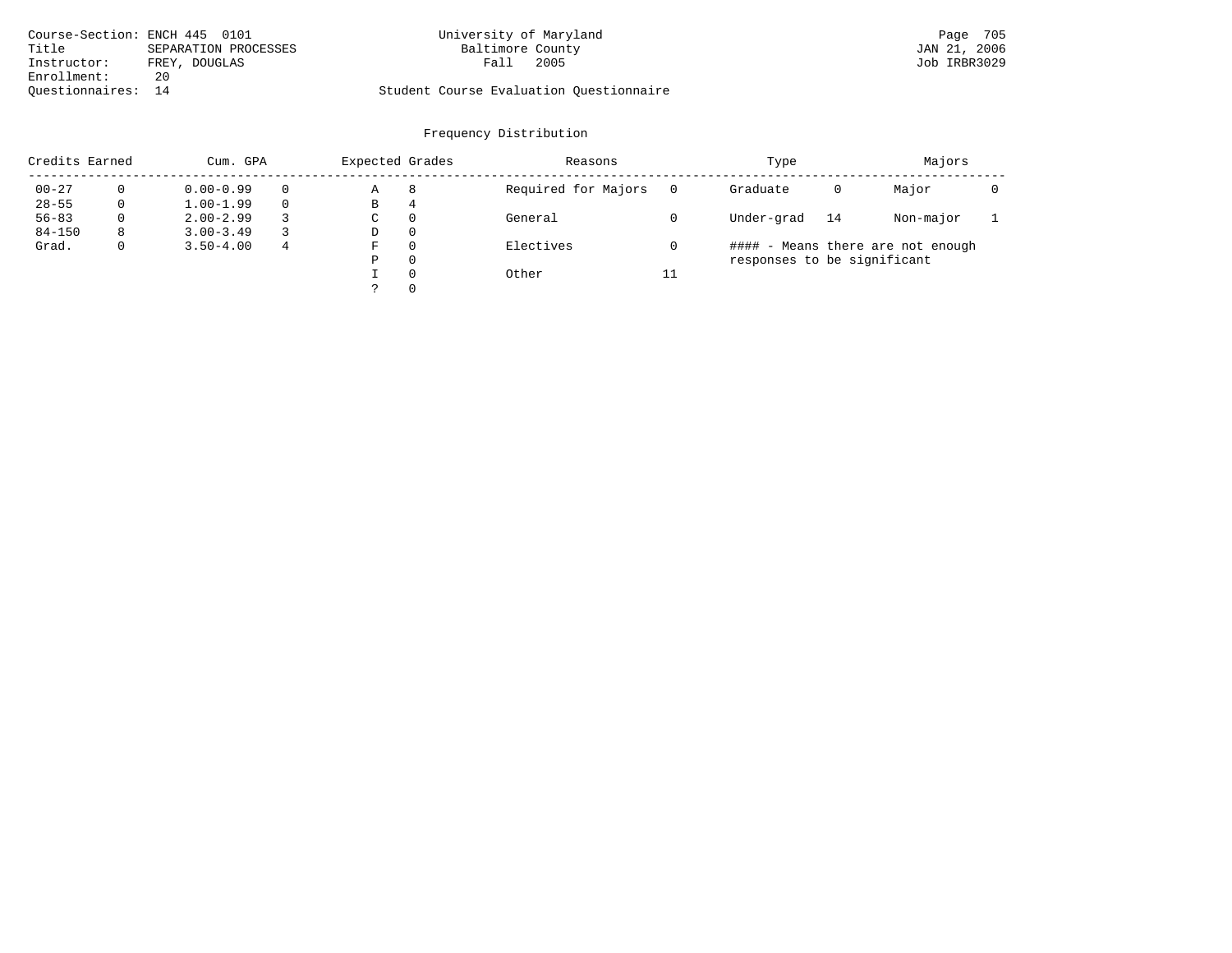# Questionnaires: 16 Student Course Evaluation Questionnaire

|                                                           |                |              |          |          | Frequencies    |   |    |      | Instructor     | Course Dept |           | UMBC Level |      | Sect |
|-----------------------------------------------------------|----------------|--------------|----------|----------|----------------|---|----|------|----------------|-------------|-----------|------------|------|------|
| Ouestions                                                 | NR.            | ΝA           |          |          | 3              | 4 | 5. | Mean | Rank           |             | Mean Mean | Mean       | Mean | Mean |
| General                                                   |                |              |          |          |                |   |    |      |                |             |           |            |      |      |
| 1. Did you gain new insights, skills from this course     |                | $\Omega$     | 0        |          | $\Omega$       |   | 8  | 4.40 | 768/1674       | 4.40        | 4.23      | 4.27       | 4.42 | 4.40 |
| 2. Did the instructor make clear the expected goals       |                | $\Omega$     | $\Omega$ | $\Omega$ | $\Omega$       |   | 10 | 4.67 | 379/1674       | 4.67        | 4.26      | 4.23       | 4.31 | 4.67 |
| 3. Did the exam questions reflect the expected goals      |                | $\Omega$     | $\Omega$ | $\Omega$ | $\Omega$       |   | 13 | 4.93 | 105/1423       | 4.93        | 4.36      | 4.27       | 4.34 | 4.93 |
| 4. Did other evaluations reflect the expected goals       |                |              |          | $\Omega$ |                | 4 | 6  | 4.17 | 963/1609       | 4.17        | 4.23      | 4.22       | 4.30 | 4.17 |
| 5. Did assigned readings contribute to what you learned   |                | $\Omega$     |          | $\Omega$ | $\mathfrak{D}$ | 4 | 8  | 4.20 | 612/1585       | 4.20        | 4.04      | 3.96       | 4.01 | 4.20 |
| 6. Did written assignments contribute to what you learned |                |              |          | $\Omega$ |                |   |    | 4.36 | 558/1535       | 4.36        | 4.08      | 4.08       | 4.18 | 4.36 |
| 7. Was the grading system clearly explained               |                | $\Omega$     | $\Omega$ | $\Omega$ | $\Omega$       |   |    | 4.60 | 393/1651       | 4.60        | 4.20      | 4.18       | 4.23 | 4.60 |
| 8. How many times was class cancelled                     |                | $\Omega$     | $\Omega$ | $\Omega$ | $\Omega$       |   | 8  |      | 4.53 1182/1673 | 4.53        | 4.65      | 4.69       | 4.67 | 4.53 |
| 9. How would you grade the overall teaching effectiveness | $\mathfrak{D}$ | <sup>n</sup> | ∩        | ∩        | $\mathfrak{D}$ |   |    | 4.14 | 849/1656       | 4.14        | 4.06      | 4.07       | 4.19 | 4.14 |
| Lecture                                                   |                |              |          |          |                |   |    |      |                |             |           |            |      |      |
| 1. Were the instructor's lectures well prepared           |                |              |          | $\Omega$ |                |   |    | 4.53 | 826/1586       | 4.53        | 4.43      | 4.43       | 4.46 | 4.53 |
| 2. Did the instructor seem interested in the subject      |                | $\Omega$     | $\Omega$ | $\Omega$ | $\Omega$       |   | 14 | 4.93 | 397/1585       | 4.93        | 4.72      | 4.69       | 4.76 | 4.93 |
| 3. Was lecture material presented and explained clearly   | 1              | $\Omega$     | $\Omega$ |          | $\mathfrak{D}$ |   |    | 4.20 | 998/1582       | 4.20        | 4.30      | 4.26       | 4.31 | 4.20 |
| 4. Did the lectures contribute to what you learned        |                |              | $\Omega$ |          |                |   |    | 4.36 | 867/1575       | 4.36        | 4.32      | 4.27       | 4.35 | 4.36 |
| 5. Did audiovisual techniques enhance your understanding  | $\overline{a}$ |              |          | $\cap$   |                |   |    | 3.78 | 887/1380       | 3.78        | 3.94      | 3.94       | 4.04 | 3.78 |
| Discussion                                                |                |              |          |          |                |   |    |      |                |             |           |            |      |      |
| 1. Did class discussions contribute to what you learned   |                | $\Omega$     | 0        | $\Omega$ | $\Omega$       |   |    | 4.86 | 162/1520       | 4.86        | 4.14      | 4.01       | 4.18 | 4.86 |
| 2. Were all students actively encouraged to participate   | 2              | $\Omega$     | $\Omega$ | $\Omega$ | $\Omega$       |   | 13 | 4.93 | 165/1515       | 4.93        | 4.37      | 4.24       | 4.40 | 4.93 |
| 3. Did the instructor encourage fair and open discussion  |                | $\Omega$     | O        | $\Omega$ | $\Omega$       |   | 13 | 4.93 | 195/1511       | 4.93        | 4.37      | 4.27       | 4.45 | 4.93 |
| 4. Were special techniques successful                     | 2              | 10           |          |          |                |   |    | 3.75 | 638/994        | 3.75        | 3.97      | 3.94       | 4.19 | 3.75 |

| Credits Earned |   | Cum. GPA      |   |             | Expected Grades | Reasons             |   | Type                        |    | Majors                            |  |
|----------------|---|---------------|---|-------------|-----------------|---------------------|---|-----------------------------|----|-----------------------------------|--|
| $00 - 27$      | 2 | $0.00 - 0.99$ |   | Α           | - 11            | Required for Majors | 0 | Graduate                    | 4  | Major                             |  |
| $28 - 55$      | 0 | $1.00 - 1.99$ |   | В           | ÷               |                     |   |                             |    |                                   |  |
| $56 - 83$      | 0 | $2.00 - 2.99$ |   | $\sim$<br>◡ |                 | General             |   | Under-grad                  | 12 | Non-major                         |  |
| $84 - 150$     | 2 | $3.00 - 3.49$ | 2 | D           | 0               |                     |   |                             |    |                                   |  |
| Grad.          |   | $3.50 - 4.00$ | 4 | F           | 0               | Electives           | 0 |                             |    | #### - Means there are not enough |  |
|                |   |               |   | Ρ           | 0               |                     |   | responses to be significant |    |                                   |  |
|                |   |               |   |             | $\Omega$        | Other               | Q |                             |    |                                   |  |
|                |   |               |   | C           |                 |                     |   |                             |    |                                   |  |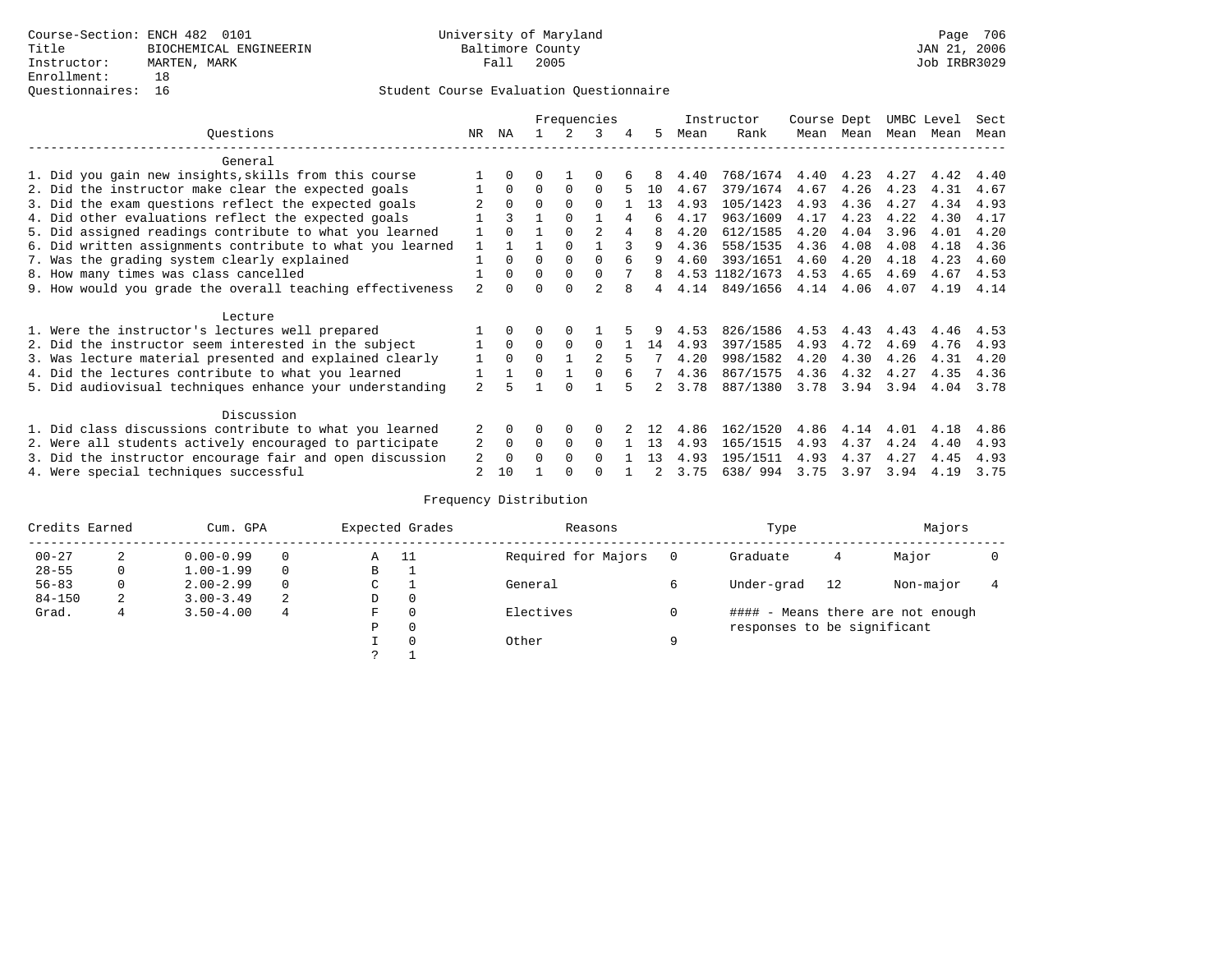|                                                           |              |              |          |             | Frequencies    |          |          |      | Instructor       | Course Dept |           | UMBC Level |      | Sect |
|-----------------------------------------------------------|--------------|--------------|----------|-------------|----------------|----------|----------|------|------------------|-------------|-----------|------------|------|------|
| Ouestions                                                 | NR           | ΝA           |          | 2           |                |          | 5.       | Mean | Rank             |             | Mean Mean | Mean Mean  |      | Mean |
| General                                                   |              |              |          |             |                |          |          |      |                  |             |           |            |      |      |
| 1. Did you gain new insights, skills from this course     | U            |              | U        |             |                |          |          |      | 3.86 1353/1674   | 3.95        | 4.23      | 4.27       | 4.44 | 3.86 |
| 2. Did the instructor make clear the expected goals       |              | $\Omega$     | $\Omega$ |             | ς              |          | $\Omega$ |      | 3.17 1590/1674   | 3.72        | 4.26      | 4.23       | 4.34 | 3.17 |
| 3. Did the exam questions reflect the expected goals      | O            | 2            | $\Omega$ | $\Omega$    | $\Omega$       |          |          |      | 4.00 1016/1423   | 4.67        | 4.36      | 4.27       | 4.28 | 4.00 |
| 4. Did other evaluations reflect the expected goals       | $\Omega$     | $\mathbf{1}$ | $\Omega$ | $\Omega$    | $\overline{c}$ |          |          |      | 3.83 1266/1609   | 4.61        | 4.23      | 4.22       | 4.34 | 3.83 |
| 5. Did assigned readings contribute to what you learned   | $\mathbf 0$  | ς            | 1        | $\Omega$    | $\mathbf{1}$   | $\Omega$ |          |      | 3.50 1223/1585   | 3.50        | 4.04      | 3.96       | 4.23 | 3.50 |
| 6. Did written assignments contribute to what you learned | 0            | $\Omega$     | 1        |             | $\Omega$       |          |          |      | 3.57 1256/1535   | 2.52        | 4.08      | 4.08       | 4.27 | 3.57 |
| 7. Was the grading system clearly explained               | $\Omega$     |              | $\Omega$ | $\Omega$    | $\Omega$       |          | ર        | 4.50 | 524/1651         | 3.50        | 4.20      | 4.18       | 4.32 | 4.50 |
| 8. How many times was class cancelled                     | $\mathbf 0$  | $\Omega$     | $\Omega$ | $\Omega$    | $\Omega$       | $\Omega$ |          | 5.00 | 1/1673           | 3.67        | 4.65      | 4.69       | 4.78 | 5.00 |
| 9. How would you grade the overall teaching effectiveness | $\Omega$     | $\cap$       | U        | $\cap$      | $\mathfrak{D}$ | 4        |          |      | 3.86 1162/1656   | 2.46        | 4.06      | 4.07       | 4.15 | 3.86 |
| Lecture                                                   |              |              |          |             |                |          |          |      |                  |             |           |            |      |      |
| 1. Were the instructor's lectures well prepared           | O            | 0            | 0        | O           | 0              |          |          | 4.71 | 581/1586         | 4.80        | 4.43      | 4.43       | 4.50 | 4.61 |
| 2. Did the instructor seem interested in the subject      | 0            | $\Omega$     | $\Omega$ | $\mathbf 0$ | 0              |          | 5        |      | 4.71 1002/1585   | 4.93        | 4.72      | 4.69       | 4.79 | 4.86 |
| 3. Was lecture material presented and explained clearly   | $\mathbf 0$  | $\mathbf 0$  | 0        | $\Omega$    | $\mathbf{1}$   |          |          | 4.29 | 903/1582         | 4.32        | 4.30      | 4.26       | 4.33 | 4.64 |
| 4. Did the lectures contribute to what you learned        | 0            | $\Omega$     |          | $\Omega$    | $\Omega$       | 4        |          |      | 3.86 1240/1575   | 3.96        | 4.32      | 4.27       | 4.30 | 3.93 |
| 5. Did audiovisual techniques enhance your understanding  | $\mathbf{1}$ | ∩            | ∩        | ∩           |                |          |          | 4.33 | 426/1380         | 4.07        | 3.94      | 3.94       | 3.85 | 4.33 |
| Discussion                                                |              |              |          |             |                |          |          |      |                  |             |           |            |      |      |
| 1. Did class discussions contribute to what you learned   | 1            | $\Omega$     |          |             |                |          |          |      | 3.00 1353/1520   | 4.33        | 4.14      | 4.01       | 4.19 | 3.00 |
| 2. Were all students actively encouraged to participate   | 1            | $\Omega$     | $\Omega$ | $\mathbf 0$ | 1              | 3        | 2        | 4.17 | 960/1515         | 4.06        | 4.37      | 4.24       | 4.47 | 4.17 |
| 3. Did the instructor encourage fair and open discussion  | 2            | $\Omega$     | $\Omega$ | $\Omega$    | $\Omega$       | 4        |          | 4.20 | 955/1511         | 4.07        | 4.37      | 4.27       | 4.49 | 4.20 |
| 4. Were special techniques successful                     | $\mathbf{1}$ |              | $\Omega$ |             | $\Omega$       | $\Omega$ | $\Omega$ |      | $2.00$ ****/ 994 | 3.00        | 3.97      | 3.94       | 4.07 | **** |
| Seminar                                                   |              |              |          |             |                |          |          |      |                  |             |           |            |      |      |
| 1. Were assigned topics relevant to the announced theme   | 5            | 0            | 0        | 0           | 0              |          |          | 4.50 | 56/103           | 4.50        | 4.39      | 4.41       | 4.56 | 4.50 |
| 2. Was the instructor available for individual attention  | 6            | 0            | $\Omega$ | $\mathbf 0$ | $\Omega$       |          | $\Omega$ |      | $4.00$ ****/ 101 | ****        | 4.33      | 4.48       | 4.62 | **** |
| 3. Did research projects contribute to what you learned   | 6            |              | $\cap$   | $\cap$      | $\Omega$       | $\cap$   |          |      | $5.00$ ****/ 95  | ****        | 4.15      | 4.31       | 4.43 | **** |

| Credits Earned |   | Cum. GPA      |          | Expected Grades | Reasons             |  | Type                        |   | Majors                            |  |
|----------------|---|---------------|----------|-----------------|---------------------|--|-----------------------------|---|-----------------------------------|--|
| $00 - 27$      |   | $0.00 - 0.99$ |          | A               | Required for Majors |  | Graduate                    | 4 | Major                             |  |
| $28 - 55$      |   | $1.00 - 1.99$ | $\Omega$ | в               |                     |  |                             |   |                                   |  |
| $56 - 83$      |   | $2.00 - 2.99$ | $\Omega$ | C               | General             |  | Under-grad                  |   | Non-major                         |  |
| $84 - 150$     | 0 | $3.00 - 3.49$ |          | D               |                     |  |                             |   |                                   |  |
| Grad.          |   | $3.50 - 4.00$ |          | F               | Electives           |  |                             |   | #### - Means there are not enough |  |
|                |   |               |          | Ρ               |                     |  | responses to be significant |   |                                   |  |
|                |   |               |          |                 | Other               |  |                             |   |                                   |  |
|                |   |               |          |                 |                     |  |                             |   |                                   |  |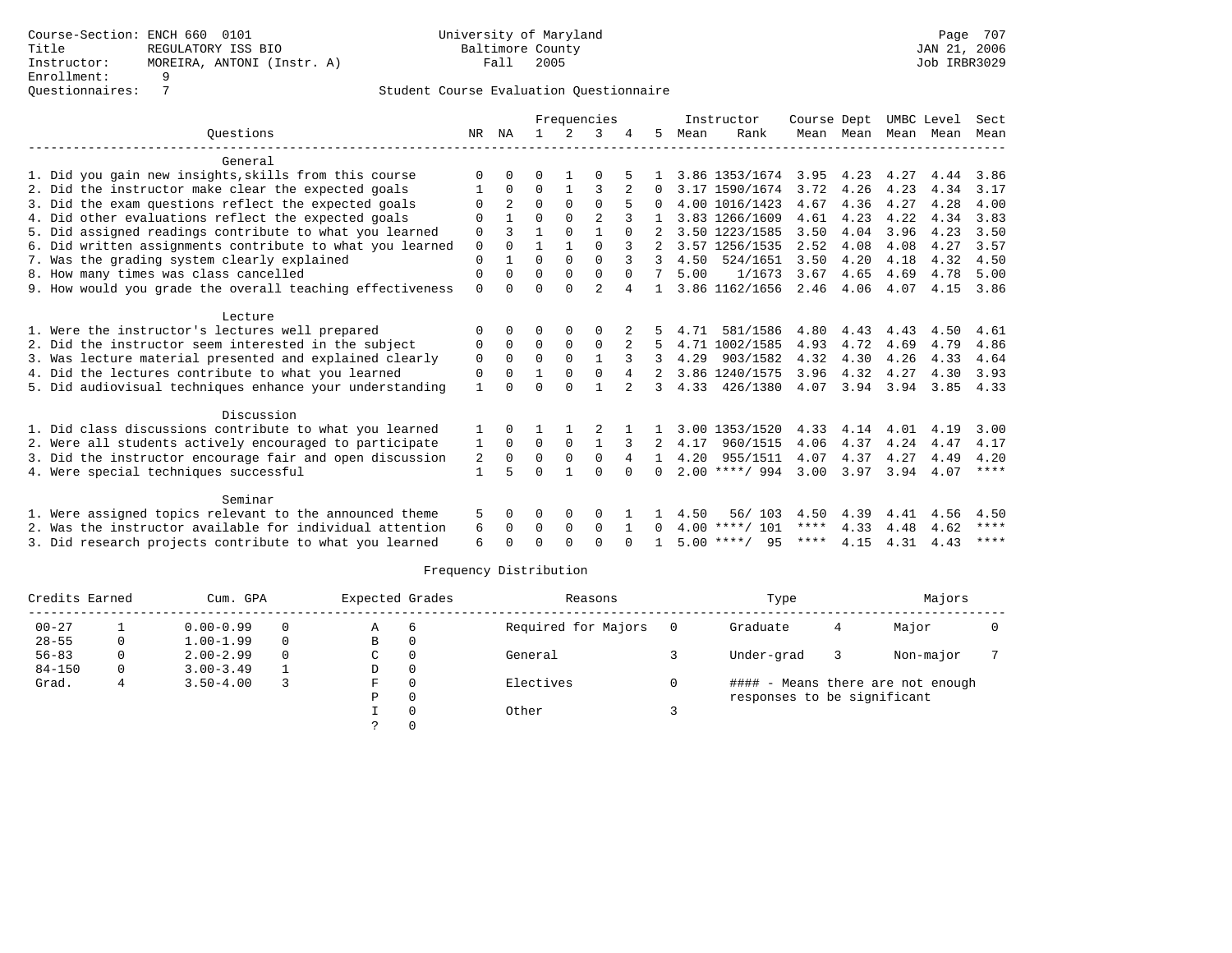|                                                           |             |                |          |             | Frequencies    |              |                |      | Instructor       | Course Dept |      | UMBC Level |      | Sect        |
|-----------------------------------------------------------|-------------|----------------|----------|-------------|----------------|--------------|----------------|------|------------------|-------------|------|------------|------|-------------|
| Ouestions                                                 | NR          | NA             |          |             | κ              |              | 5.             | Mean | Rank             | Mean Mean   |      | Mean       | Mean | Mean        |
| General                                                   |             |                |          |             |                |              |                |      |                  |             |      |            |      |             |
| 1. Did you gain new insights, skills from this course     | $\Omega$    | $\cap$         | U        |             | O              |              |                |      | 3.86 1353/1674   | 3.95        | 4.23 | 4.27       | 4.44 | 3.86        |
| 2. Did the instructor make clear the expected goals       |             | $\Omega$       | $\Omega$ |             | 3              |              | $\Omega$       |      | 3.17 1590/1674   | 3.72        | 4.26 | 4.23       | 4.34 | 3.17        |
| 3. Did the exam questions reflect the expected goals      | $\Omega$    | $\overline{a}$ | $\Omega$ | $\Omega$    | $\Omega$       |              |                |      | 4.00 1016/1423   | 4.67        | 4.36 | 4.27       | 4.28 | 4.00        |
| 4. Did other evaluations reflect the expected goals       | $\Omega$    |                | 0        | $\Omega$    | $\mathfrak{D}$ |              |                |      | 3.83 1266/1609   | 4.61        | 4.23 | 4.22       | 4.34 | 3.83        |
| 5. Did assigned readings contribute to what you learned   | $\Omega$    | ζ              | 1        | $\Omega$    | $\mathbf{1}$   | $\Omega$     |                |      | 3.50 1223/1585   | 3.50        | 4.04 | 3.96       | 4.23 | 3.50        |
| 6. Did written assignments contribute to what you learned | $\mathbf 0$ | $\Omega$       | 1        |             | $\Omega$       |              |                |      | 3.57 1256/1535   | 2.52        | 4.08 | 4.08       | 4.27 | 3.57        |
| 7. Was the grading system clearly explained               | $\mathbf 0$ |                | $\Omega$ | $\Omega$    | $\Omega$       |              | 3              | 4.50 | 524/1651         | 3.50        | 4.20 | 4.18       | 4.32 | 4.50        |
| 8. How many times was class cancelled                     | $\mathbf 0$ | $\Omega$       | $\Omega$ | $\Omega$    | $\Omega$       | $\Omega$     | 7              | 5.00 | 1/1673           | 3.67        | 4.65 | 4.69       | 4.78 | 5.00        |
| 9. How would you grade the overall teaching effectiveness | 6           | $\cap$         | $\Omega$ | $\cap$      | $\Omega$       | $\mathbf{1}$ | 0              |      | $4.00$ ****/1656 | 2.46        | 4.06 | 4.07       | 4.15 | 3.86        |
| Lecture                                                   |             |                |          |             |                |              |                |      |                  |             |      |            |      |             |
| 1. Were the instructor's lectures well prepared           |             |                | 0        | 0           | $\Omega$       |              |                | 4.50 | 858/1586         | 4.80        | 4.43 | 4.43       | 4.50 | 4.61        |
| 2. Did the instructor seem interested in the subject      |             | $\Omega$       | $\Omega$ | $\Omega$    | $\Omega$       | $\Omega$     | $\overline{2}$ | 5.00 | 1/1585           | 4.93        | 4.72 | 4.69       | 4.79 | 4.86        |
| 3. Was lecture material presented and explained clearly   | 5           | $\Omega$       | $\Omega$ | $\Omega$    | $\Omega$       | $\Omega$     |                | 5.00 | 1/1582           | 4.32        | 4.30 | 4.26       | 4.33 | 4.64        |
| 4. Did the lectures contribute to what you learned        | 5           | $\Omega$       | $\Omega$ | $\Omega$    |                | $\Omega$     |                |      | 4.00 1138/1575   | 3.96        | 4.32 | 4.27       | 4.30 | 3.93        |
| 5. Did audiovisual techniques enhance your understanding  | 6           |                | $\Omega$ |             | $\cap$         |              | $\Omega$       |      | $4.00$ ****/1380 | 4.07        | 3.94 | 3.94       | 3.85 | 4.33        |
| Discussion                                                |             |                |          |             |                |              |                |      |                  |             |      |            |      |             |
| 1. Did class discussions contribute to what you learned   | 1           | $\Omega$       |          |             |                |              |                |      | 3.00 1353/1520   | 4.33        | 4.14 | 4.01       | 4.19 | 3.00        |
| 2. Were all students actively encouraged to participate   | 1           | $\Omega$       | 0        | $\mathbf 0$ | 1              | 3            | 2              | 4.17 | 960/1515         | 4.06        | 4.37 | 4.24       | 4.47 | 4.17        |
| 3. Did the instructor encourage fair and open discussion  | 2           | $\Omega$       | $\Omega$ | $\Omega$    | $\Omega$       | 4            |                | 4.20 | 955/1511         | 4.07        | 4.37 | 4.27       | 4.49 | 4.20        |
| 4. Were special techniques successful                     | 1           |                | $\Omega$ |             | $\Omega$       | $\Omega$     | $\Omega$       |      | $2.00$ ****/ 994 | 3.00        | 3.97 | 3.94       | 4.07 | $***$ * * * |
| Seminar                                                   |             |                |          |             |                |              |                |      |                  |             |      |            |      |             |
| 1. Were assigned topics relevant to the announced theme   | 5           | 0              | 0        | 0           | 0              |              |                | 4.50 | 56/103           | 4.50        | 4.39 | 4.41       | 4.56 | 4.50        |
| 2. Was the instructor available for individual attention  | 6           | 0              | $\Omega$ | $\mathbf 0$ | $\Omega$       |              | $\Omega$       |      | $4.00$ ****/ 101 | $***$ * * * | 4.33 | 4.48       | 4.62 | ****        |
| 3. Did research projects contribute to what you learned   | 6           |                | $\Omega$ | $\cap$      | $\Omega$       | $\cap$       |                |      | $5.00$ ****/ 95  | ****        | 4.15 | 4.31       | 4.43 | $* * * * *$ |

| Credits Earned |          | Cum. GPA      |          | Expected Grades |          | Reasons             |     | Type                        |   | Majors                            |  |
|----------------|----------|---------------|----------|-----------------|----------|---------------------|-----|-----------------------------|---|-----------------------------------|--|
| $00 - 27$      |          | $0.00 - 0.99$ | $\Omega$ | A               | 6        | Required for Majors | - 0 | Graduate                    | 4 | Major                             |  |
| $28 - 55$      | 0        | $1.00 - 1.99$ | $\Omega$ | в               | 0        |                     |     |                             |   |                                   |  |
| $56 - 83$      | 0        | $2.00 - 2.99$ | $\Omega$ | C               | $\Omega$ | General             |     | Under-grad                  |   | Non-major                         |  |
| $84 - 150$     | $\Omega$ | $3.00 - 3.49$ |          | D               | 0        |                     |     |                             |   |                                   |  |
| Grad.          | 4        | $3.50 - 4.00$ |          | F.              | $\Omega$ | Electives           |     |                             |   | #### - Means there are not enough |  |
|                |          |               |          | Ρ               | $\Omega$ |                     |     | responses to be significant |   |                                   |  |
|                |          |               |          |                 |          | Other               |     |                             |   |                                   |  |
|                |          |               |          |                 |          |                     |     |                             |   |                                   |  |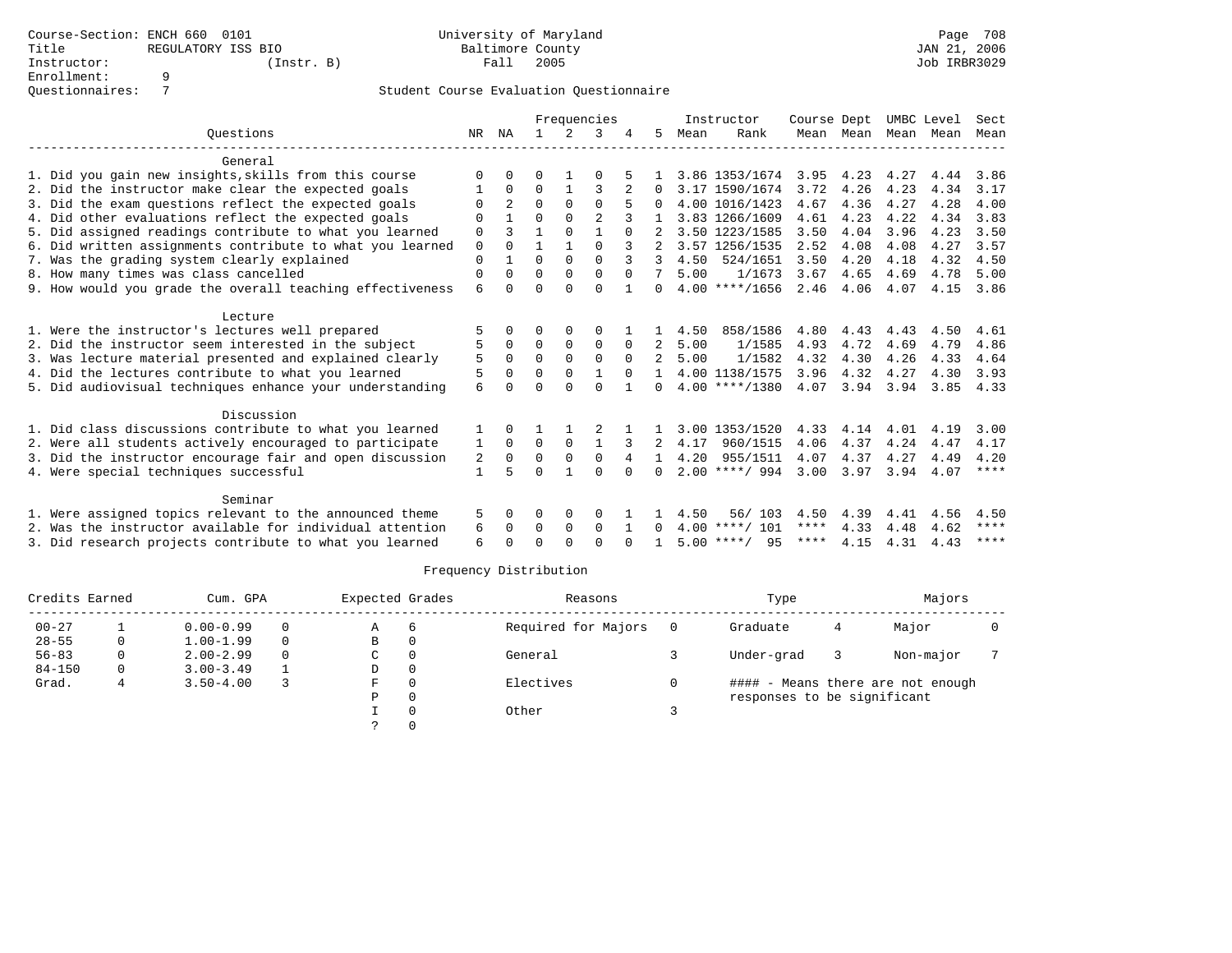|                                                           |          |          |          |          | Frequencies |   |              |      | Instructor     | Course Dept |      | UMBC Level |      | Sect |
|-----------------------------------------------------------|----------|----------|----------|----------|-------------|---|--------------|------|----------------|-------------|------|------------|------|------|
| Ouestions                                                 | NR       | ΝA       |          |          | 3           | 4 | 5.           | Mean | Rank           | Mean        | Mean | Mean       | Mean | Mean |
| General                                                   |          |          |          |          |             |   |              |      |                |             |      |            |      |      |
| 1. Did you gain new insights, skills from this course     |          |          |          |          |             |   |              |      | 4.00 1196/1674 | 3.95        | 4.23 | 4.27       | 4.44 | 4.00 |
| 2. Did the instructor make clear the expected goals       |          |          | O        | 0        | $\Omega$    |   |              |      | 4.00 1146/1674 | 3.72        | 4.26 | 4.23       | 4.34 | 4.00 |
| 3. Did the exam questions reflect the expected goals      |          |          | $\Omega$ |          | $\Omega$    |   |              | 5.00 | 1/1423         | 4.67        | 4.36 | 4.27       | 4.28 | 5.00 |
| 4. Did other evaluations reflect the expected goals       |          |          | $\Omega$ |          | $\Omega$    |   |              | 5.00 | 1/1609         | 4.61        | 4.23 | 4.22       | 4.34 | 5.00 |
| 6. Did written assignments contribute to what you learned | 0        |          | $\Omega$ |          |             |   | n.           |      | 2.00 1524/1535 | 2.52        | 4.08 | 4.08       | 4.27 | 2.00 |
| 7. Was the grading system clearly explained               | $\Omega$ |          | $\Omega$ |          |             |   |              |      | 3.00 1562/1651 | 3.50        | 4.20 | 4.18       | 4.32 | 3.00 |
| 8. How many times was class cancelled                     | $\Omega$ |          | 0        |          |             |   | 0            |      | 3.00 1663/1673 | 3.67        | 4.65 | 4.69       | 4.78 | 3.00 |
| 9. How would you grade the overall teaching effectiveness | $\Omega$ |          |          |          | ∩           |   |              |      | 2.00 1641/1656 | 2.46        | 4.06 | 4.07       | 4.15 | 2.00 |
| Lecture                                                   |          |          |          |          |             |   |              |      |                |             |      |            |      |      |
| 1. Were the instructor's lectures well prepared           |          |          | O        |          |             |   |              | 5.00 | 1/1586         | 4.80        | 4.43 | 4.43       | 4.50 | 5.00 |
| 2. Did the instructor seem interested in the subject      | 0        | $\Omega$ | O        | $\Omega$ | $\Omega$    |   |              | 5.00 | 1/1585         | 4.93        | 4.72 | 4.69       | 4.79 | 5.00 |
| 3. Was lecture material presented and explained clearly   | $\Omega$ |          | $\Omega$ |          | $\Omega$    |   | 0            |      | 4.00 1129/1582 | 4.32        | 4.30 | 4.26       | 4.33 | 4.00 |
| 4. Did the lectures contribute to what you learned        | 0        |          |          |          |             |   | <sup>0</sup> | 4.00 | 1138/1575      | 3.96        | 4.32 | 4.27       | 4.30 | 4.00 |
| 5. Did audiovisual techniques enhance your understanding  | $\Omega$ |          | U        | $\cap$   | $\Omega$    |   | n.           | 4.00 | 666/1380       | 4.07        | 3.94 | 3.94       | 3.85 | 4.00 |
| Discussion                                                |          |          |          |          |             |   |              |      |                |             |      |            |      |      |
| 1. Did class discussions contribute to what you learned   | 0        |          |          |          | $\Omega$    |   |              | 5.00 | 1/1520         | 4.33        | 4.14 | 4.01       | 4.19 | 5.00 |
| 2. Were all students actively encouraged to participate   | 0        | $\Omega$ | $\Omega$ | $\Omega$ | $\Omega$    |   | 0            | 4.00 | 1024/1515      | 4.06        | 4.37 | 4.24       | 4.47 | 4.00 |
| 3. Did the instructor encourage fair and open discussion  | 0        |          | U        |          | $\cap$      |   |              | 4.00 | 1050/1511      | 4.07        | 4.37 | 4.27       | 4.49 | 4.00 |
| 4. Were special techniques successful                     | $\Omega$ |          |          |          |             |   | <sup>n</sup> | 3.00 | 881/994        | 3.00        | 3.97 | 3.94       | 4.07 | 3.00 |

| Credits Earned |   | Cum. GPA      | Expected Grades |          | Reasons             |          | Type                              | Majors |           |  |  |  |
|----------------|---|---------------|-----------------|----------|---------------------|----------|-----------------------------------|--------|-----------|--|--|--|
| $00 - 27$      |   | $0.00 - 0.99$ | Α               | 0        | Required for Majors | $\Omega$ | Graduate                          |        | Major     |  |  |  |
| $28 - 55$      | 0 | $1.00 - 1.99$ | В               |          |                     |          |                                   |        |           |  |  |  |
| $56 - 83$      | 0 | $2.00 - 2.99$ | C               | 0        | General             |          | Under-grad                        | 0      | Non-major |  |  |  |
| $84 - 150$     | 0 | $3.00 - 3.49$ | D               | 0        |                     |          |                                   |        |           |  |  |  |
| Grad.          |   | $3.50 - 4.00$ | F               | $\Omega$ | Electives           |          | #### - Means there are not enough |        |           |  |  |  |
|                |   |               | Ρ               | 0        |                     |          | responses to be significant       |        |           |  |  |  |
|                |   |               |                 | $\Omega$ | Other               |          |                                   |        |           |  |  |  |
|                |   |               |                 |          |                     |          |                                   |        |           |  |  |  |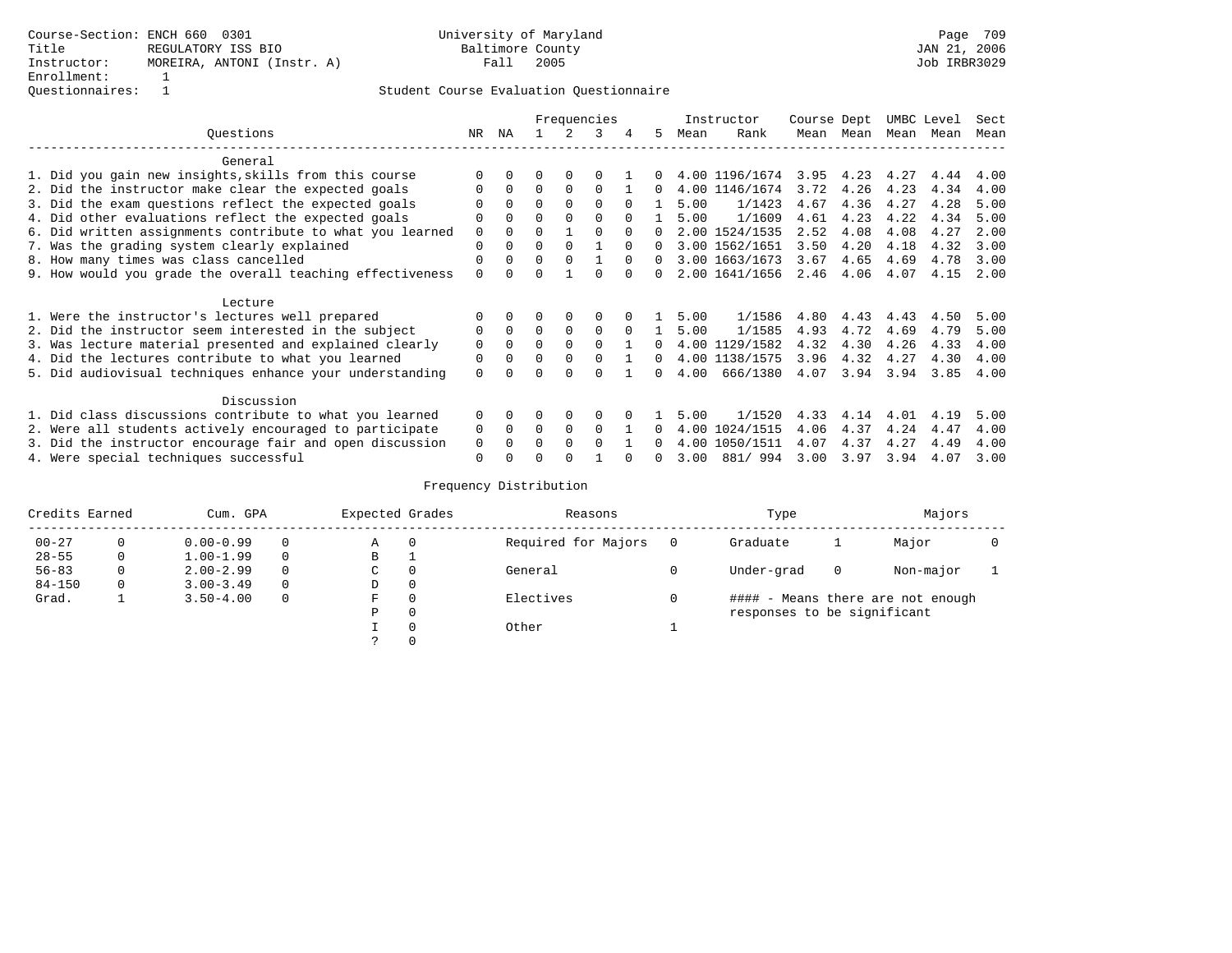|                                                           |             | Frequencies |          |              |          |              |              |      | Instructor     | Course Dept |           | UMBC Level |      | Sect |
|-----------------------------------------------------------|-------------|-------------|----------|--------------|----------|--------------|--------------|------|----------------|-------------|-----------|------------|------|------|
| Ouestions                                                 | NR.         | ΝA          |          |              | 3        |              | 5.           | Mean | Rank           | Mean        | Mean      | Mean       | Mean | Mean |
| General                                                   |             |             |          |              |          |              |              |      |                |             |           |            |      |      |
| 1. Did you gain new insights, skills from this course     |             |             |          |              |          |              |              |      | 4.00 1196/1674 | 3.95        | 4.23 4.27 |            | 4.44 | 4.00 |
| 2. Did the instructor make clear the expected goals       |             |             | O        | $\Omega$     | $\Omega$ |              |              | 4.00 | 1146/1674      | 3.72        | 4.26      | 4.23       | 4.34 | 4.00 |
| 3. Did the exam questions reflect the expected goals      |             |             | $\Omega$ |              | $\Omega$ | $\cap$       |              | 5.00 | 1/1423         | 4.67        | 4.36      | 4.27       | 4.28 | 5.00 |
| 4. Did other evaluations reflect the expected goals       |             |             | U        |              | $\Omega$ |              |              | 5.00 | 1/1609         | 4.61        | 4.23      | 4.22       | 4.34 | 5.00 |
| 6. Did written assignments contribute to what you learned | 0           |             | $\Omega$ |              |          | <sup>n</sup> | 0            |      | 2.00 1524/1535 | 2.52        | 4.08      | 4.08       | 4.27 | 2.00 |
| 7. Was the grading system clearly explained               | $\Omega$    |             | $\Omega$ |              |          | $\cap$       |              |      | 3.00 1562/1651 | 3.50        | 4.20      | 4.18       | 4.32 | 3.00 |
| 8. How many times was class cancelled                     | $\Omega$    |             | $\Omega$ |              |          | $\Omega$     | 0            |      | 3.00 1663/1673 | 3.67        | 4.65      | 4.69       | 4.78 | 3.00 |
| 9. How would you grade the overall teaching effectiveness | $\Omega$    |             | ∩        |              |          |              |              |      | 2.00 1641/1656 | 2.46        | 4.06      | 4.07       | 4.15 | 2.00 |
| Lecture                                                   |             |             |          |              |          |              |              |      |                |             |           |            |      |      |
| 1. Were the instructor's lectures well prepared           |             |             |          |              |          |              |              | 5.00 | 1/1586         | 4.80        | 4.43      | 4.43       | 4.50 | 5.00 |
| 2. Did the instructor seem interested in the subject      |             |             | 0        | $\Omega$     | $\Omega$ | <sup>0</sup> |              | 5.00 | 1/1585         | 4.93        | 4.72      | 4.69       | 4.79 | 5.00 |
| 3. Was lecture material presented and explained clearly   | $\mathbf 0$ |             | $\Omega$ |              |          |              | $\Omega$     |      | 4.00 1129/1582 | 4.32        | 4.30      | 4.26       | 4.33 | 4.00 |
| 4. Did the lectures contribute to what you learned        | $\Omega$    |             |          |              |          |              |              | 4.00 | 1138/1575      | 3.96        | 4.32      | 4.27       | 4.30 | 4.00 |
| 5. Did audiovisual techniques enhance your understanding  | $\Omega$    |             | U        |              |          |              | <sup>n</sup> | 4.00 | 666/1380       | 4.07        | 3.94      | 3.94       | 3.85 | 4.00 |
| Discussion                                                |             |             |          |              |          |              |              |      |                |             |           |            |      |      |
| 1. Did class discussions contribute to what you learned   | 0           |             |          |              |          |              |              | 5.00 | 1/1520         | 4.33        | 4.14      | 4.01       | 4.19 | 5.00 |
| 2. Were all students actively encouraged to participate   | 0           | $\Omega$    | $\Omega$ | $\Omega$     | $\Omega$ |              | 0            | 4.00 | 1024/1515      | 4.06        | 4.37      | 4.24       | 4.47 | 4.00 |
| 3. Did the instructor encourage fair and open discussion  | 0           |             | U        | <sup>n</sup> | $\cap$   |              |              | 4.00 | 1050/1511      | 4.07        | 4.37      | 4.27       | 4.49 | 4.00 |
| 4. Were special techniques successful                     | $\Omega$    |             |          |              |          |              | <sup>n</sup> | 3.00 | 881/994        | 3.00        | 3.97      | 3.94       | 4.07 | 3.00 |

| Credits Earned |   | Cum. GPA      | Expected Grades |          | Reasons             |          | Type                              | Majors |           |  |  |  |
|----------------|---|---------------|-----------------|----------|---------------------|----------|-----------------------------------|--------|-----------|--|--|--|
| $00 - 27$      |   | $0.00 - 0.99$ | Α               | 0        | Required for Majors | $\Omega$ | Graduate                          |        | Major     |  |  |  |
| $28 - 55$      | 0 | $1.00 - 1.99$ | В               |          |                     |          |                                   |        |           |  |  |  |
| $56 - 83$      | 0 | $2.00 - 2.99$ | C               | 0        | General             |          | Under-grad                        | 0      | Non-major |  |  |  |
| $84 - 150$     | 0 | $3.00 - 3.49$ | D               | 0        |                     |          |                                   |        |           |  |  |  |
| Grad.          |   | $3.50 - 4.00$ | F               | $\Omega$ | Electives           |          | #### - Means there are not enough |        |           |  |  |  |
|                |   |               | Ρ               | 0        |                     |          | responses to be significant       |        |           |  |  |  |
|                |   |               |                 | $\Omega$ | Other               |          |                                   |        |           |  |  |  |
|                |   |               |                 |          |                     |          |                                   |        |           |  |  |  |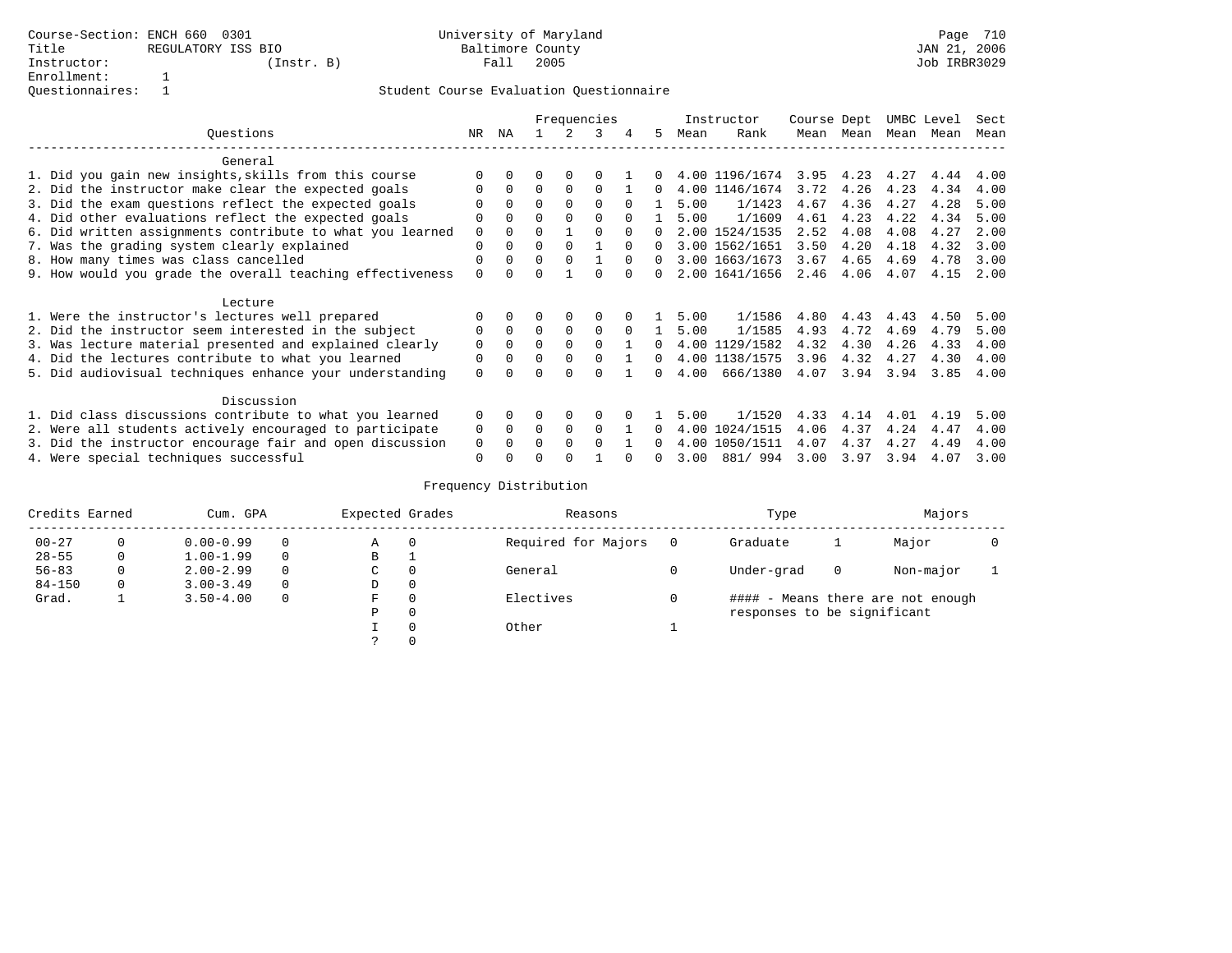|                                                           |                                                           |          |          |              |          |              | Frequencies |          |      | Instructor          | Course Dept |           | UMBC Level |      | Sect |
|-----------------------------------------------------------|-----------------------------------------------------------|----------|----------|--------------|----------|--------------|-------------|----------|------|---------------------|-------------|-----------|------------|------|------|
|                                                           | Ouestions                                                 | NR.      | ΝA       |              |          | 3            |             | 5.       | Mean | Rank                | Mean        | Mean      | Mean       | Mean | Mean |
|                                                           | General                                                   |          |          |              |          |              |             |          |      |                     |             |           |            |      |      |
|                                                           | 1. Did you gain new insights, skills from this course     | $\Omega$ |          |              |          |              |             |          |      | 4.00 1196/1674 3.95 |             | 4.23      | 4.27       | 4.44 | 4.00 |
|                                                           | 2. Did the instructor make clear the expected goals       |          |          |              |          |              |             | 0        |      | 4.00 1146/1674      | 3.72        | 4.26      | 4.23       | 4.34 | 4.00 |
|                                                           | 3. Did the exam questions reflect the expected goals      |          | $\Omega$ | $\Omega$     | $\Omega$ |              |             |          | 5.00 | 1/1423              | 4.67        | 4.36      | 4.27       | 4.28 | 5.00 |
|                                                           | 4. Did other evaluations reflect the expected goals       | U        | $\Omega$ | $\cap$       | $\Omega$ | $\Omega$     |             |          | 5.00 | 1/1609              | 4.61        | 4.23      | 4.22       | 4.34 | 5.00 |
|                                                           | 6. Did written assignments contribute to what you learned | $\Omega$ |          |              |          | $\Omega$     |             |          | 2.00 | 1524/1535           | 2.52        | 4.08      | 4.08       | 4.27 | 2.00 |
|                                                           | 7. Was the grading system clearly explained               | 0        | $\Omega$ | 0            | $\Omega$ |              |             | 0        |      | 3.00 1562/1651      | 3.50        | 4.20      | 4.18       | 4.32 | 3.00 |
|                                                           | 8. How many times was class cancelled                     | 0        | $\Omega$ | 0            |          |              |             | 0        |      | 3.00 1663/1673      | 3.67        | 4.65      | 4.69       | 4.78 | 3.00 |
| 9. How would you grade the overall teaching effectiveness |                                                           |          |          | <sup>n</sup> |          | 0            |             | $\Omega$ |      | 2.00 1641/1656      |             | 2.46 4.06 | 4.07       | 4.15 | 2.00 |
|                                                           | Lecture                                                   |          |          |              |          |              |             |          |      |                     |             |           |            |      |      |
|                                                           | 5. Did audiovisual techniques enhance your understanding  | $\Omega$ | $\Omega$ |              | $\Omega$ | $\Omega$     |             | 0        | 4.00 | 666/1380            | 4.07        |           | 3.94 3.94  | 3.85 | 4.00 |
|                                                           | Discussion                                                |          |          |              |          |              |             |          |      |                     |             |           |            |      |      |
|                                                           | 1. Did class discussions contribute to what you learned   | $\Omega$ | $\Omega$ |              |          | $\Omega$     |             |          | 5.00 | 1/1520              | 4.33        | 4.14      | 4.01       | 4.19 | 5.00 |
|                                                           | 2. Were all students actively encouraged to participate   | $\Omega$ | $\Omega$ | n.           | $\Omega$ | <sup>0</sup> |             |          | 4.00 | 1024/1515           | 4.06        | 4.37      | 4.24       | 4.47 | 4.00 |
|                                                           | 3. Did the instructor encourage fair and open discussion  | $\Omega$ |          |              |          |              |             |          | 4.00 | 1050/1511           | 4.07        | 4.37      | 4.27       | 4.49 | 4.00 |
|                                                           | 4. Were special techniques successful                     | 0        |          |              |          |              |             |          | 3.00 | 881/ 994            | 3.00        | 3.97      | 3.94       | 4.07 | 3.00 |

| Credits Earned |          | Cum. GPA      |          | Expected Grades |              | Reasons             | Type                        | Majors |                                   |  |
|----------------|----------|---------------|----------|-----------------|--------------|---------------------|-----------------------------|--------|-----------------------------------|--|
| $00 - 27$      |          | $0.00 - 0.99$ | $\Omega$ | A               | 0            | Required for Majors | Graduate                    |        | Major                             |  |
| $28 - 55$      | 0        | $1.00 - 1.99$ | 0        | В               | <b>.</b>     |                     |                             |        |                                   |  |
| $56 - 83$      |          | $2.00 - 2.99$ | $\Omega$ | C               | 0            | General             | Under-grad                  | 0      | Non-major                         |  |
| $84 - 150$     | $\Omega$ | $3.00 - 3.49$ | $\Omega$ | D               | $\mathbf{0}$ |                     |                             |        |                                   |  |
| Grad.          |          | $3.50 - 4.00$ | 0        | F               | 0            | Electives           |                             |        | #### - Means there are not enough |  |
|                |          |               |          | Р               | 0            |                     | responses to be significant |        |                                   |  |
|                |          |               |          |                 | $\Omega$     | Other               |                             |        |                                   |  |
|                |          |               |          |                 |              |                     |                             |        |                                   |  |